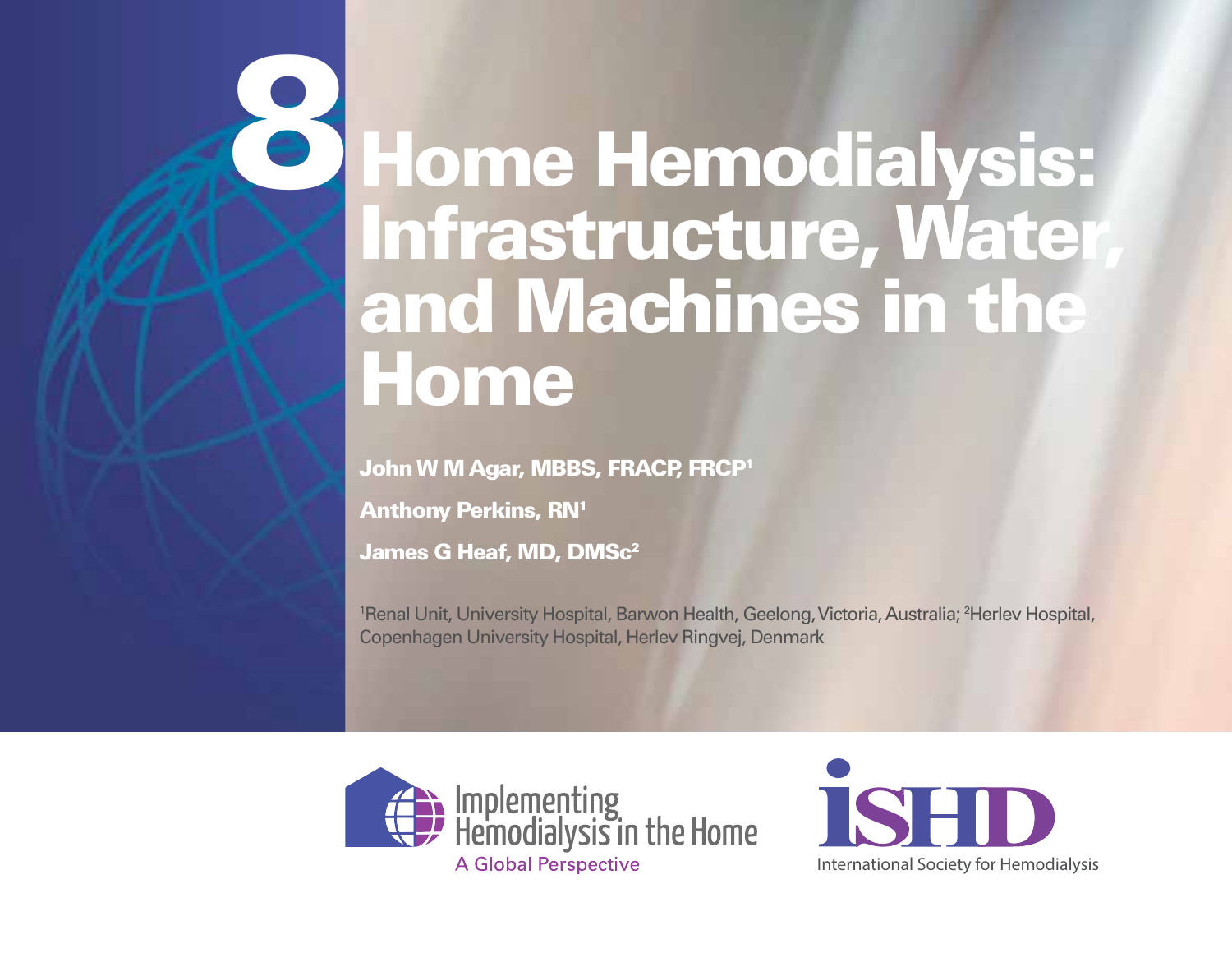# **CONTENTS**

2 Home HD – Setup in the Home

Abstract **3**

**13**

- Introduction **3**
- Infrastructure **4**
- **7** Infrastructure in Community House vs **Home Hemodialysis**
- **18**
- **23**



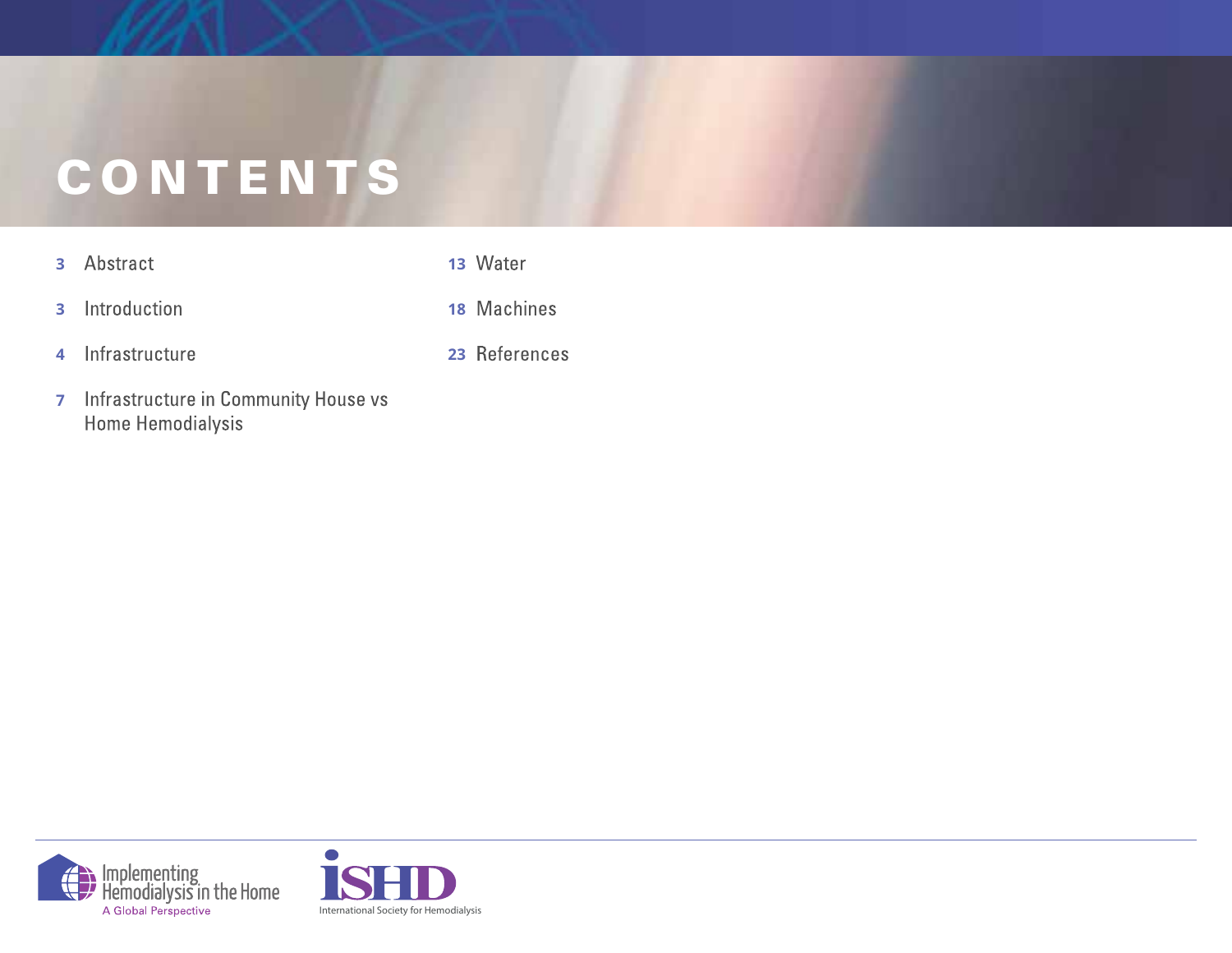### Abstract

We describe the infrastructure that is necessary for hemodialysis (HD) in the home, focusing on physical requirements, the organization of plumbing and water, and the key features that should guide the selection of machines that are suitable for home use.

### Introduction

Hemodialysis (HD) in the home requires specific physical infrastructure, careful organization of plumbing and water, and thoughtful selection of machines that meet the requirements of the patient and his or her environment.

### Infrastructure

#### **Technical Requirements Necessary for a Dwelling to be Adapted for Home Hemodialysis**

There are few dwellings that cannot be adapted for home HD; however, minimum technical requirements must be met. A checklist of infrastructural considerations for home HD can be found in Appendix 1.

#### *Legal and Financial Requirements*

There should be no legal restrictions (either central or local government) concerning the use of the dwelling for home HD. There are multiple different financial responsibilities in home HD, and these should be transparent among stakeholders, and formalized through binding agreements (Table 1).

#### *Building Prerequisites*

A sound structure is necessary, which should not be affected by dampness, mold, or excessive environmental pollution.

#### *Electricity Supply*

The dwelling must have an appropriate electricity supply to accommodate HD. The supply should be compatible with all equipment, as recommended by the manufacturer, and compliant with local regulations (eg, separate circuit requirements, grounding, trip protection). A stable electricity supply is required,



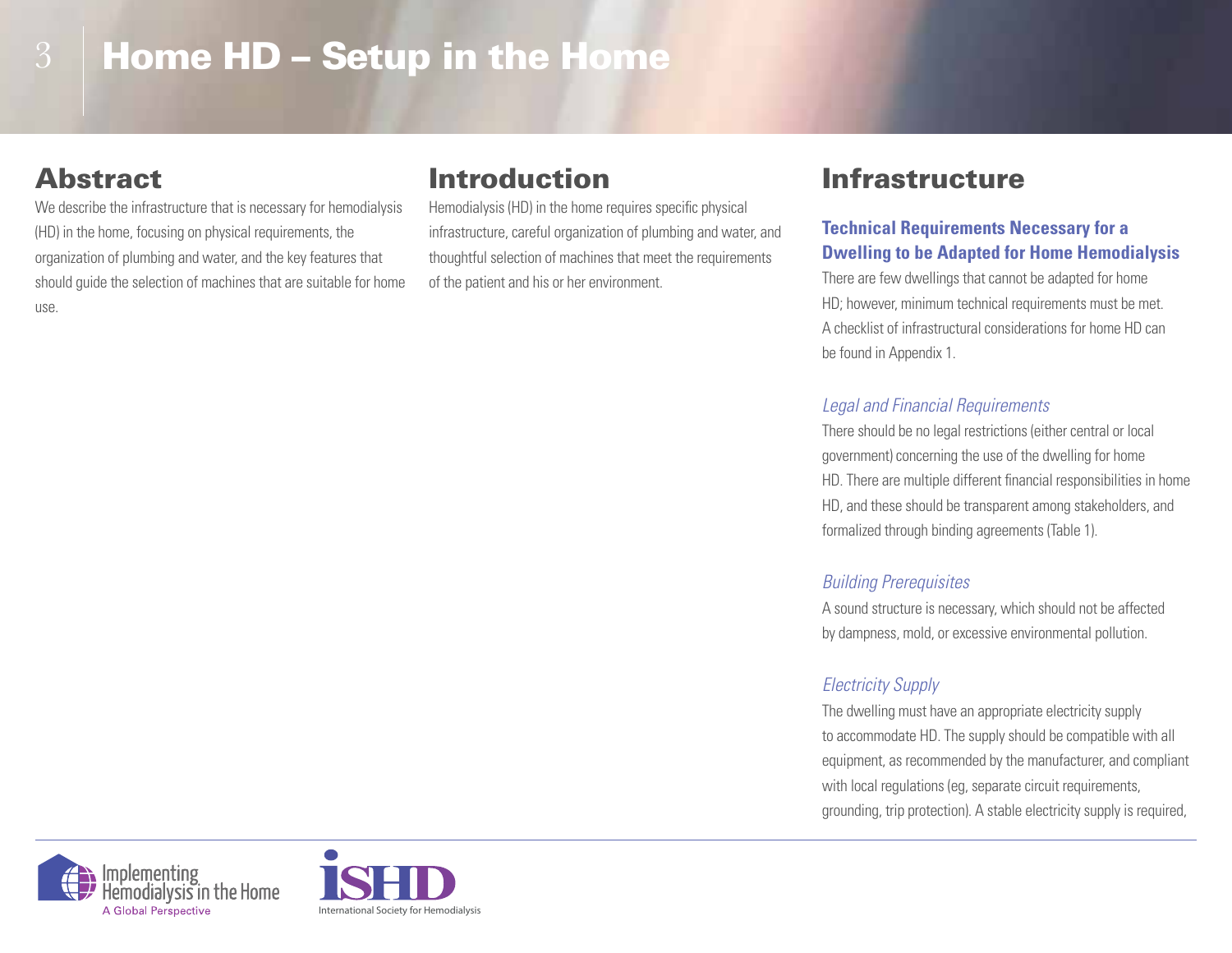#### **Table 1. Potential Legal Concerns to Address when Starting Home HD**

| <b>Issue</b>                                                                                                                                                    | <b>Stakeholders</b>                                                                                                                                                                                                      |
|-----------------------------------------------------------------------------------------------------------------------------------------------------------------|--------------------------------------------------------------------------------------------------------------------------------------------------------------------------------------------------------------------------|
| <b>Binding agreements</b><br>between major stakeholders<br>to establish financial<br>responsibilities (unless<br>mandated by law)                               | • Patient<br>Provider (hospital and/or<br>dialysis center)<br>Dialysis machine supplier<br>Local government authority<br>$\bullet$<br>Landlord<br>$\bullet$<br>• Tax authorities (some<br>expenses may be<br>deductible) |
| Compliance with regulations<br>concerning use of land and<br>dwelling, water supply,<br>plumbing, electricity supply,<br>and fluid and solid waste<br>disposal  | • Provider (hospital and/or<br>dialysis center)<br>• Government authorities<br>$\bullet$   andlord                                                                                                                       |
| Compliance with regulations<br>concerning medical<br>responsibility for treatment in<br>the home, and delegation of<br>medical responsibility to the<br>patient | • Provider (hospital and/or<br>dialysis center)<br>Government authorities                                                                                                                                                |

usually via the main power source to the dwelling. Supplemental renewable power supplies, such as solar or wind, can also be considered. If it is likely that there will be frequent power failures, the best option is uninterrupted power supply battery backup, which will bridge the power failure until emergency rinse-back or disconnect procedures can be completed. Some HD machines have built-in battery capacity, and most provide a manual wind-back function. Another option is a stand-by generator installed at the dwelling with associated control equipment, although this is more costly and complicated. For more information on power outages, see the following:

• **Home Dialysis Central, "Disaster Planning for PD and Home HD" (for patients)** 

#### • **"NxStage Home Hemodialysis Patient, Planning Guidebook for Non-Medical Emergencies"**

• Disaster planning discussion in "The Home Hemodialysis Hub: Physical Infrastructure and Integrated Governance Structure" module

#### *Water Supply*

The dwelling must have sufficient water supply for HD. In most cases, the feed water for dialysis is sourced from a municipal water supply; occasionally, it is sourced from an alternative supply (eg, tank, bore, or well). Water consumption varies from 500 mL/min to 1500 mL/min, depending on flow rate of dialysate and the percentage of water rejected during the reverse osmosis (RO) process.

In most cases, RO machines require a certain level of water pressure to function. Inadequate water pressure can occur for several reasons. Occasionally, the pressure from water mains is inherently unsatisfactory. In other cases, the HD site may be located above ground floor in a high-rise building, thereby reducing supply pressure. Occasionally, there is transient decrease in pressure when other water-consuming equipment in the house is used (flushing a toilet, running a dishwasher, etc). In these situations, the easiest solution is to install a booster pump on the feed water line. This is seldom necessary for ground floor dwelling installations (~5% of installations), but not uncommon for installations in high-rise buildings. Another option is to install a header tank at the dwelling, although this is more costly and complicated. If transient decreases in water pressure are unavoidable and troublesome, consideration can be given to a "flow-fed" rather than "pressure-fed" RO unit; flow-fed RO units have, in effect, a built-in miniaturized header tank, which allows



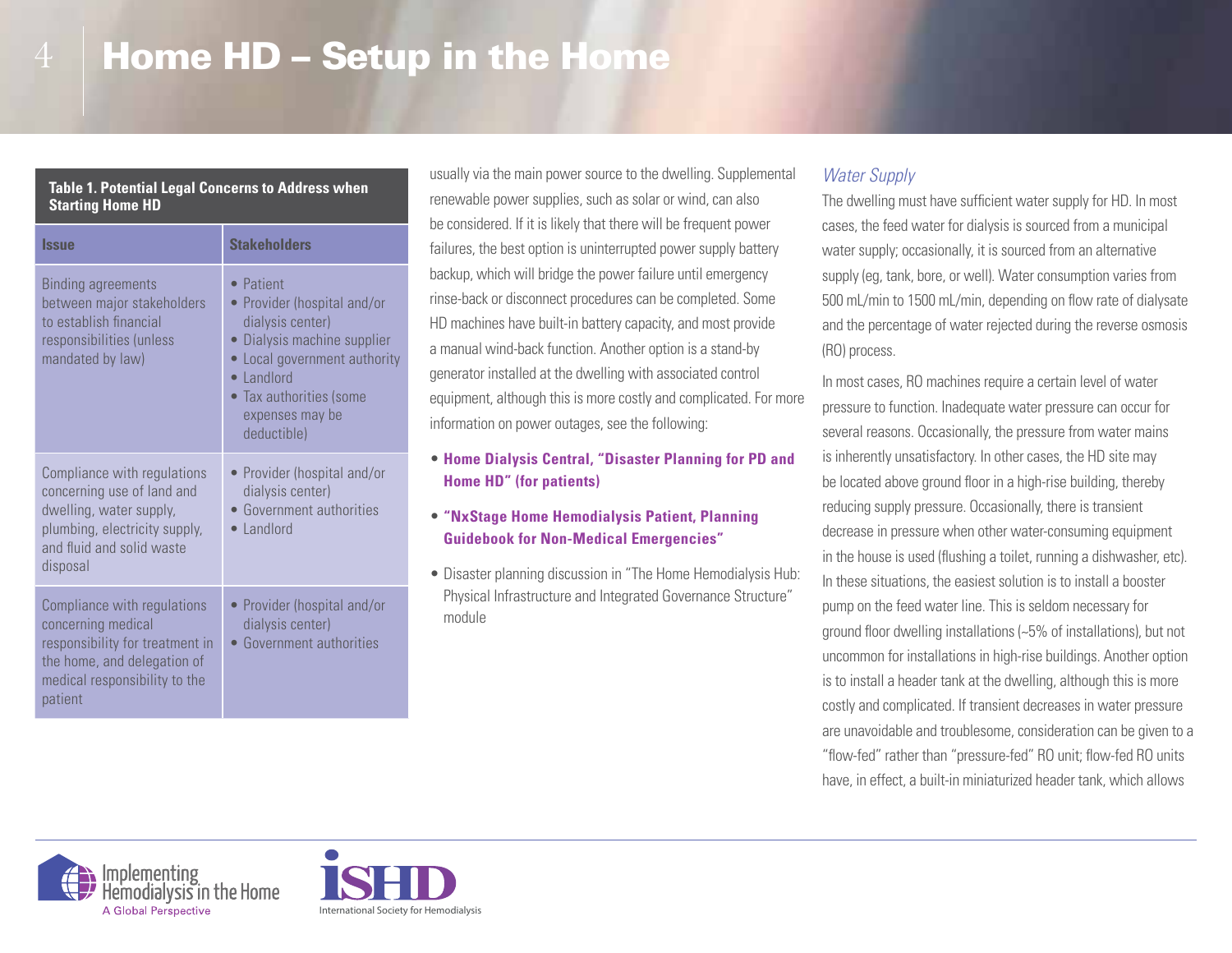for about approximately 60 seconds of reduced supply before inadequate pressure results in RO malfunction.

Water temperatures across the globe are variable and it may be necessary to cool or heat the feed water. Water temperature issues can make RO units inefficient and sometimes inoperative, so it is important to address water temperature problems when planning for home HD. Where the feed water is too cold, it can be heated by mixing hot and cold water with a thermostatic mixing valve. Where it is too hot, it can be cooled through the use of a heat exchanger.

#### *Plumbing Requirements*

Reject water from the RO unit is usually disposed of via the dwelling's storm-water drainage system, although reject water can be redirected back to the RO unit for further generation of permeate in areas where there are severe water shortages. Rather than disposing of reject water, strong consideration should be given to its collection and domestic reuse. Reject water is usually potable, but slightly salty, which limits it for some uses. Notwithstanding, there is abundant experience of reject water reuse as high-grade "gray water" for gardening and horticulture, watering of livestock and agriculture, showering, laundry, general cleaning, toilet flushing, etc.<sup>1</sup> For more information, see The Geelong Experiment, available **here**.

The dwelling will need to have options for environmentally sound disposal of dialysate effluent, which is usually managed through sewerage systems or septic tanks. The use of septic tanks for drainage of dialysate effluent is, to some degree, a matter of local customary practice and experience. Large volumes of effluent may result in a requirement for emptying of the tank at an unsustainable frequency. Of note, septic tanks are not usually used to collect RO reject water, which will dilute the natural microorganisms in the tank that are required to break down sewerage. Theoretically, such dilution can also occur if the volume of dialysate effluent is very large, as might be the case for a patient on nocturnal or daily HD. Another consideration is the disinfection method used for the dialysis machine. If chemicals are used (eg, bleach), the dialysate effluent will be bactericidal and may drastically reduce the microorganism count in the septic tank. These variations in circumstances lead to corresponding variations in practice. For example, as a generalization, dialysate effluent is not usually drained to the septic tank in Australia, whereas it is in New Zealand.

The disposal of waste into municipal storm water or sewerage systems usually requires a tundish (Figure 1), which is a standard plumbing fitting that provides a point of physical separation ("air break") between a machine and/or patient and municipal drains. This prevents the accidental back-siphoning of drain waste into dialysis machinery, which can occur with cyclical changes in pressure in directly connected drain lines.

In most locations, a device to prevent back-flow from the intake of the RO unit into the municipal potable water supply is required.



**Figure 1.** Tundish (photo courtesy of John Agar).

This device is called a back-flow preventer and it functions as a one-way valve on the feed water line. Back-flow preventers are installed to eliminate the potential risk of back-pressure forcing contaminants (eg, bleach) from the dialysate circuit into potable water piping. The device is not merely a check valve, but a complex and expensive technical assembly involving test cocks and shut-off valves. The back-flow preventer requires careful installation and regular calibration. For dialysis facilities, these devices are mandatory. For home HD, the consequences of backflow are somewhat mitigated by the more prevalent use of heat disinfection rather than chemical disinfection. Some countries do not require installation of a back-flow preventer, although it is still the default practice and recommended in a guideline established by the International Organization for Standardization (ISO) 23500:2014.2



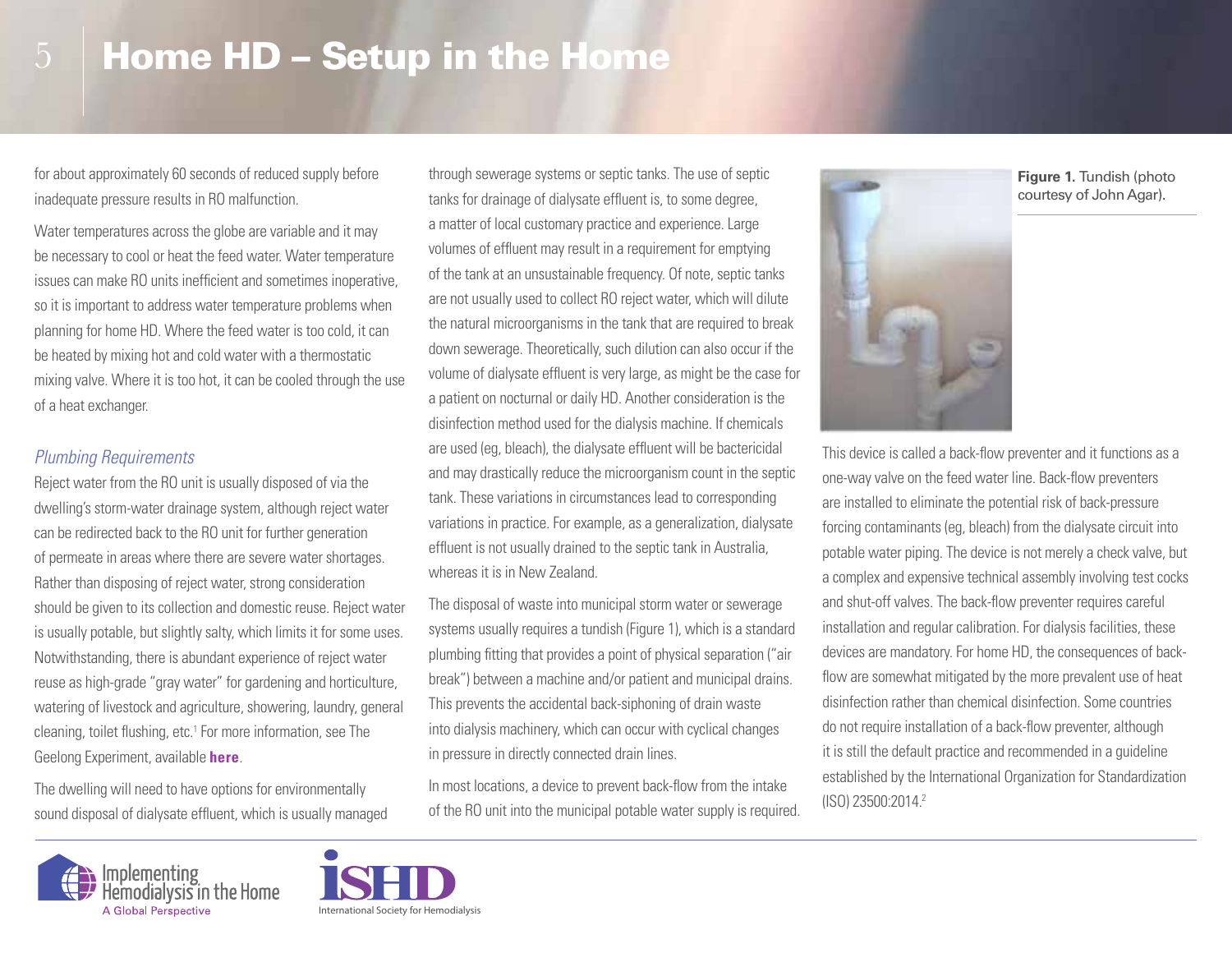Plumbing requirements are complex, and the plumber used for installations should be familiar with dialysis systems. The plumbing should be nontoxic with an internally smooth surfaces (with no grooves or sharp corners) and no dead space. In addition, unattractive and circuitous plumbing is unacceptable, and the layout should as aesthetically pleasing and as efficient as possible. Plumbing services are usually provided to patients in 2 main ways: via an independent commercial provider whose services have been contracted by the patient, or plumbing professionals who have been contracted through the patient's dialysis provider. In both cases, it is important to ensure reliable, expert service from the vendor. Table 2 contains a checklist of plumbing questions that should be considered before beginning home HD.

#### *Solid Waste Disposal*

HD produces large amounts of waste, primarily plastic products, and those that have had blood contact (dialyzer, lines, etc) are considered biohazardous. The dwelling is usually required to have an extra waste bin exclusively for dialysis-generated wastes, which should be secured but accessible for pick-up and disposal. All sharps waste should be collected in dedicated containers: disposal arrangements and costs are usually the responsibility of the caring home HD program. For other solid waste, options will vary depending on local regulations. For some, dialysis solid waste can be double bagged and thrown in the regular household

nplementing<br>emodialysis in the Home **A Global Perspective** 



garbage. For others, local authorities require extra payment for medical waste disposal. Home HD programs should understand local regulations around storage and disposal of medical (and particularly biohazardous) waste and the recycling of plastics.

#### *Communication*

The dwelling must have options for adequate communication, and at a minimum should have access to a fixed or cellular telephone network, and ideally connection to the Internet as well.

#### **Table 2. Necessary Plumbing Questions Checklist**

| <b>Questions</b>                                                                                                                                                              | <b>Done/Not Done</b> |
|-------------------------------------------------------------------------------------------------------------------------------------------------------------------------------|----------------------|
| Is the chosen site accessible to plumbing?<br>Site assessment<br>• By whom?                                                                                                   |                      |
| What are the requirements for dialysate<br>effluent and reverse osmosis reject water<br>drainage?<br>• Sewer<br>• Septic tank                                                 |                      |
| What external/internal connections are<br>required?<br>• List of required connections (eg,<br>tundish, back-flow preventer)                                                   |                      |
| Is the installation on the ground floor or<br>on a higher floor?<br>$\bullet$ Ground<br>• Second floor or higher                                                              |                      |
| If elevated (second floor or above),<br>consider water pressure and the<br>requirement for:<br>• Pump system<br>• Header tank<br>• Additional plumbing complexity and<br>cost |                      |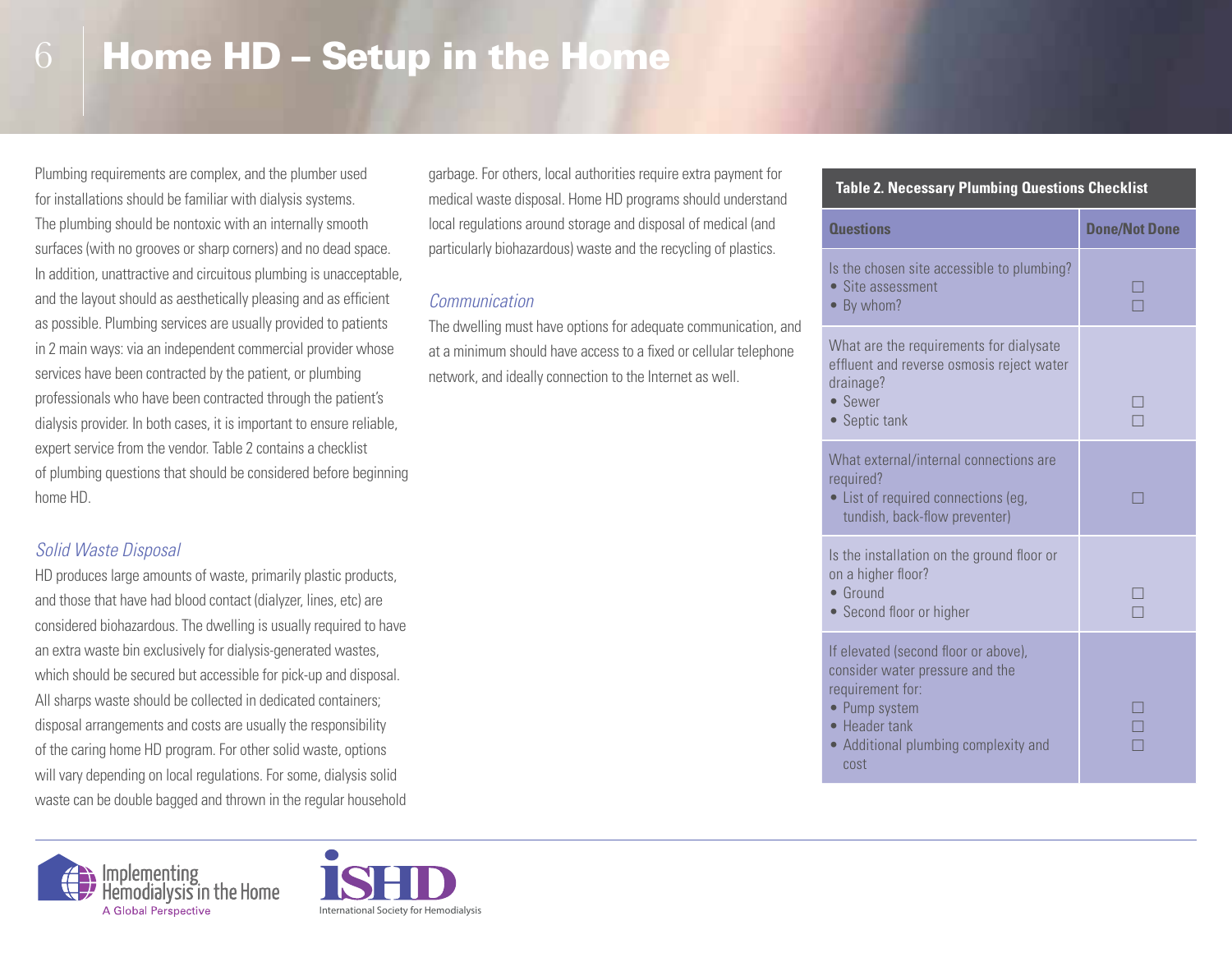### Infrastructure in Community House vs Home Hemodialysis

Two options may be available to patients desiring to undergo independent HD. HD can be performed in either an unstaffed community-based setting ("community house" HD) or in a residential dwelling (home HD). A community house setting is not as common, so it will be discussed only briefly here.

Community house HD is performed in a home-like setting that is adapted from a previous residential dwelling or dialysis facility.3-6 The community house is shared by a group of patients who come and go as they choose and are responsible for their own HD, just as they would if they were performing home HD. Each patient has a space with a machine bay and other dialysis equipment and consumables. A key requirement for successful operation of community house HD is the ability to create a home-like, noninstitutional atmosphere with flexible scheduling that is comparable to home HD. For those patients who dialyze 5 or more times per week at a community HD location, it is best that they have their own dedicated machine and space, while those who dialyze 3 times per week or perform alternate-day HD can usually share a machine. The home HD program is responsible for the infrastructure of the HD system and maintenance of the equipment in the community house.

Patients using the community house for HD have their own secure access, as do maintenance and professional staff from the caring dialysis center.

The technical details of HD are common to both the community house and home HD, although community house HD requires consideration of the following issues related to infrastructure and processes within the house:

- Demarcation of operational tasks. There should be clear agreement by all participating patients that define responsibility for specific tasks. This process is usually implemented through "community house rules" and "patient contracts"; these responsibilities include:
	- » Cleaning of the house: Performed by either participating patients themselves or by a contracted cleaning staff
	- » Care of machinery: Patients should leave machines in a suitable condition for the next user. The caring center is responsible for technical machine maintenance
	- » Patient rostering: Performed by internal agreement among patients
	- » Communication arrangements for both routine and emergency situations:
		- At a minimum, a landline telephone is required
- Explicit and agreed to arrangements should exist so that patients know who, how, when, and where to call in the case of clinical, technical, or emergency problems, or when there are concerns about the building or the machines
- Financial and legal responsibilities: Home HD programs will need to give consideration to the payment and/or provision of the following services for an affiliated community house:
	- » Insurance of the building and contents
	- » Building rent and taxes
	- » Building maintenance
	- » Property security
	- » Supply and payment of electricity, water, and other utilities

Although content can often be applied to community house HD, the remainder of this module is concerned with HD performed in the patient's personal residence.



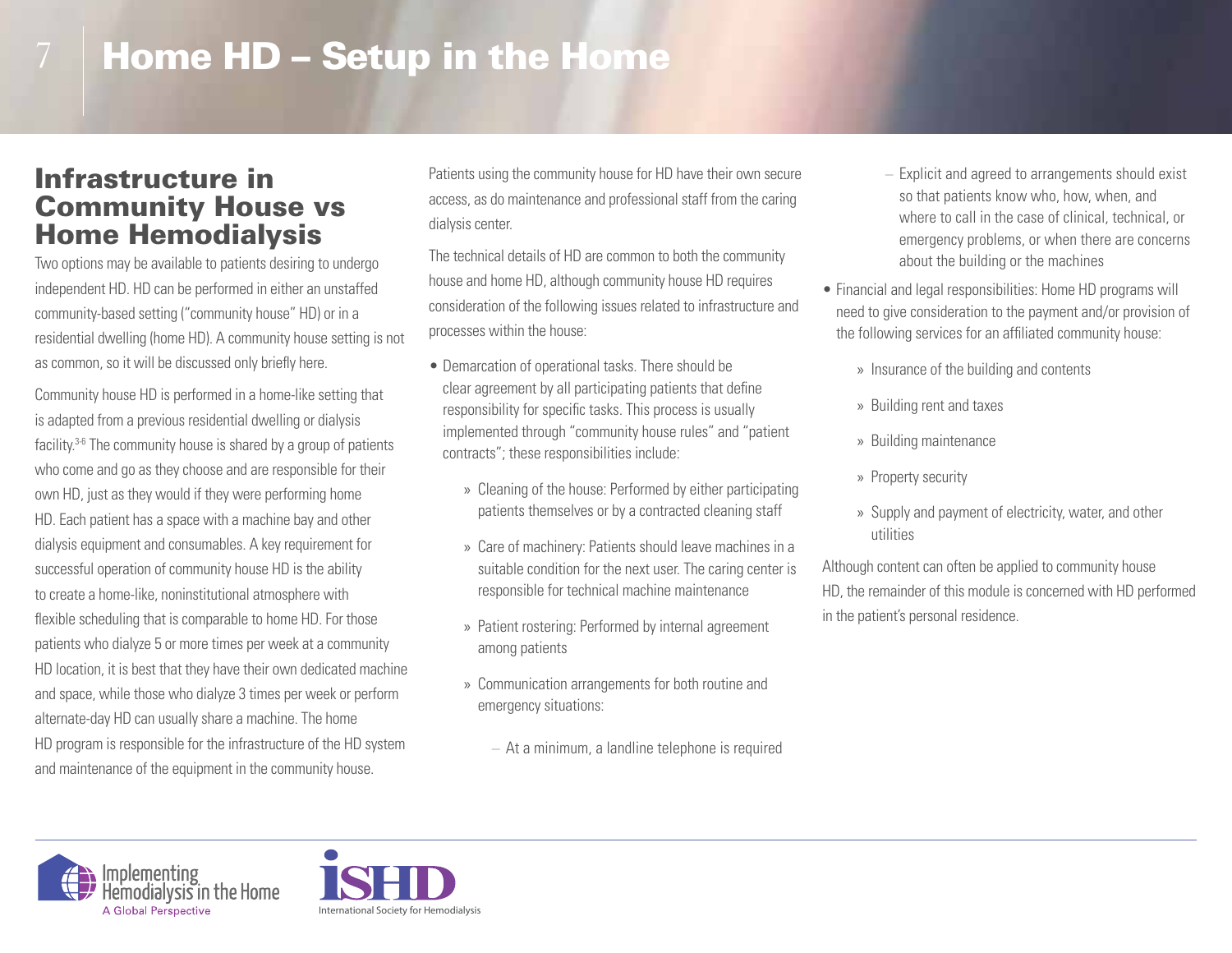

**Figure 2.** The dialysis room. The dialysis room should feel like "home" (photo courtesy of James Heaf).

#### *The Dialysis Room*

The room chosen for HD should be functional and conducive to safe and convenient home HD (Figure 2). The room should also be comfortable and allow for the room's other social requirements (eg, family activities). Safety should also be a prominent consideration in all decisions around infrastructure and machinery choice and placement. The room should have or offer the following:

- Adequate lighting (ie, 900 lumens)
- A low humidity and comfortable temperature
- No overt safety risks or hygiene hazards (eg, no open fireplace, drafts, frequent through traffic, clutter), with restricted access to small children and pets during HD
- Surfaces and furnishings that are easy to clean. Curtains and carpets are generally undesirable and, if possible, should be replaced with wet-wipe surfaces (plastic/synthetic blinds, tiles, linoleum, hard flooring)
- In-room telephone access
- Easy access to washbasins, which ideally should have handsfree elbow taps or an automatic sensor system for turning water on and off

#### *Safety*

Safety should be a prominent consideration in decisions regarding infrastructure and choice of HD machines for the home.

#### *Exsanguination*

Exsanguination is a rare complication of home HD and has the potential to be life-threatening. Full discussion of prevention and management of this and other complications is provided in the "Ensuring Patient Safety During Home Hemodialysis" module, although the following points are relevant to a discussion of infrastructure and machinery for home HD:

nplementing<br>emodialysis in the Home **A Global Perspective** 



- All dialysis machines should be equipped with monitors for exact measurement of venous and arterial pressure, which should be set to appropriately narrow alarm bands. Importantly, there are limitations of pressure-based safety systems to detect line separation. The core methods to guard against that hazard involve adherence to standard operating procedures on securing and taping of needles, closed connector devices for tubing connections, and wetness detectors to detect blood and dialysate leaks (see "The Care and Keeping of Vascular Access for Home Hemodialysis Patients" module)
- Real-time monitoring of home HD treatments has been provided by some centers in the past, but is not generally recommended7
- An automatic alarm ("panic button/alarm") to contact the local paramedic unit may be an appropriate option available for some patients

#### *Intradialytic Hypotension*

Intradialytic hypotension (IDH) is a common complication which, in extreme situations, can lead to loss of consciousness and serious consequences. In the home setting, the absence of onsite staff makes IDH a potentially more sustained and therefore threatening event. To help prevent and mitigate IDH, each dialysis treatment should be arranged to permit rapid administration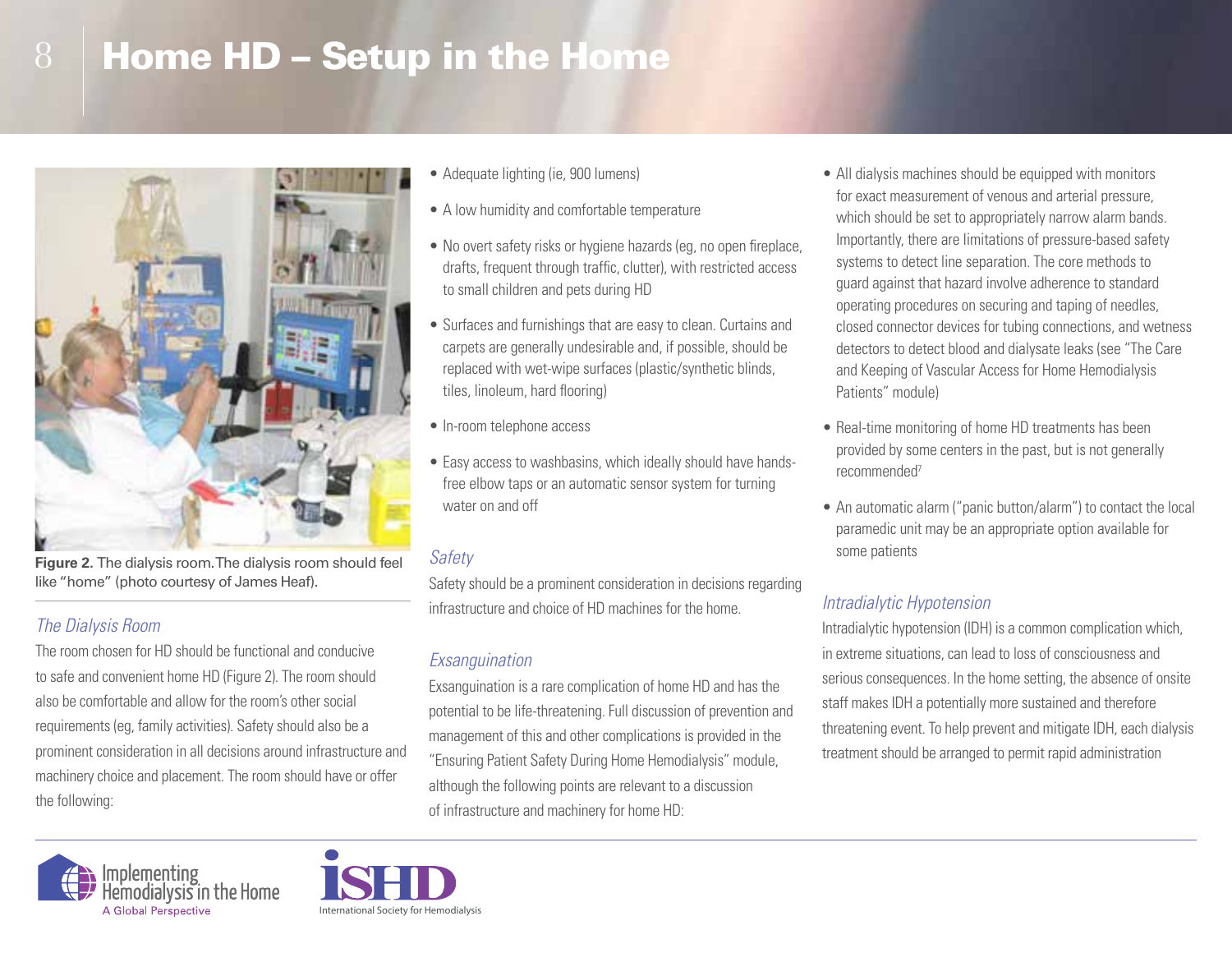of therapy (eg, intravenous [IV] fluid administration and reduction in blood flow and ultrafiltration rate). Also, patient seating should permit rapid adjustment to a supine position.

#### *Intravenous Drugs*

Treating clinicians are responsible for prescribing IV therapy in the home. Secure (and sometime refrigerated) storage is required for such medications. Some drugs have the potential to cause anaphylaxis; therefore, patients should have their first administration of these drugs performed in the dialysis center to ensure that no problems will occur with the prescription.

The following drugs are typically *not* problematic:

- Erythropoietin-stimulating agents
- Vitamin D analogues
- Albumin

#### *Machinery Breakdowns*

The most common malfunctions leading to machine shutdown include power failure and interruptions in water supply. If a shutdown does occur, a patient should terminate his or her dialysis session and as soon as possible contact the dialysis center for service.

#### **Configuration of the HD Space**

The location and configuration of the home HD space will be determined by the size of machinery and the available space in the home. In some home HD programs, a choice of different HD machines with different size specifications is available. In most programs, choice is limited. The size of the available dialysis machine will often dictate where the home HD space will be located within the home.

#### *Water Treatment Units*

Water treatment units do not require a large amount of space. In choosing and situating these types of units, the following are important considerations:

- Noise and vibration
- Adequate servicing access
- Leakage protection with wet-resistant flooring
- Adequate drainage access

For systems using home dialysate batch generation, the size of the dialysate bath should also be included in the space calculation. At present, the only available batch dialysate home HD machine has a unit that contains 60 L of dialysate (see section on "Low-flow Systems").

#### *Storage*

Patients need a cupboard or a closet for storing dialysis equipment (scales, tubing, needles, plaster, filters, etc), with additional space for their dialysis machines, should they choose to store it as well (Figure 3). Depending on the logistics of the dialysis program and the type of dialysis being performed, a single cupboard or closet may not be adequate for supply storage and this should be carefully assessed.

#### *Placement and Location of Dialysis Machinery and Peripherals*

Choosing the appropriate location for the dialysis machine within the residence is a key issue. Substantial dwelling alterations are sometimes required to accommodate machinery. Before home modifications are made, there should be a clear agreement between parties (preferably based on a unit policy) about who is financially responsible for making the required alterations.

There are several factors and requirements that may be relevant to machine placement. Some questions patients may wish to consider include the following:

- Where is the best place to perform dialysis?
	- » The bedroom is the only option for patients who choose nocturnal HD. Despite this, some patients choose to sleep in reclining chairs due to fear of moving too much while asleep and disconnecting needles (Figure 4)



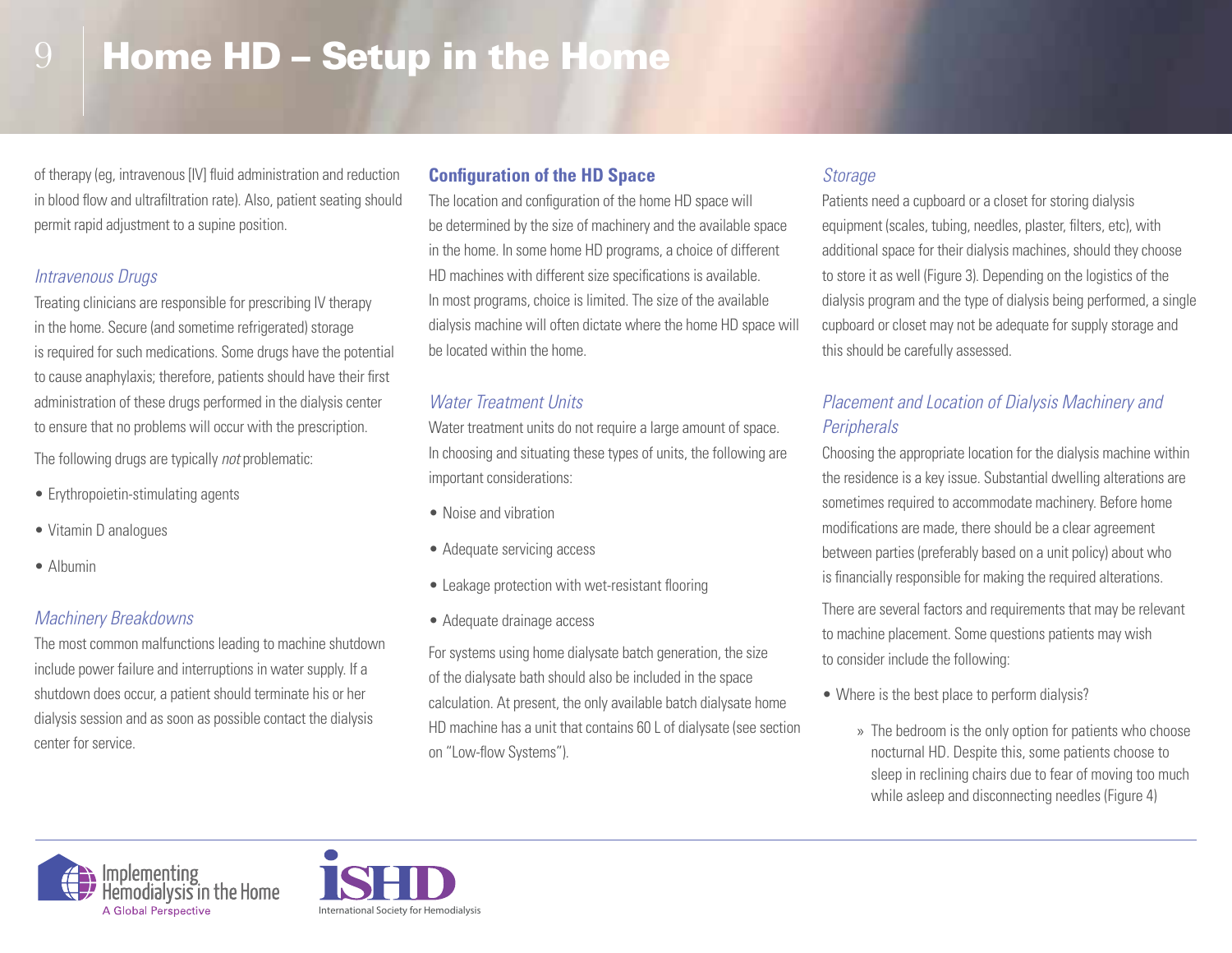

**Figure 3.** Home HD storage (photo courtesy of James Heaf).

- » Patients who choose HD during daytime hours can perform dialysis in the bedroom or another dedicated space within the home
- » Many patients find HD equipment unattractive and clinically sterile looking, and will therefore prefer to keep their HD equipment out of view
- » The HD machine should be placed close to the patient and oriented to permit ease of adjustment. Some machines have mobile control panels that provide more flexibility



**Figure 4.** Placement of the home HD machine. This patient initially chose the living room, but changed his mind because the armrest on his sofa was too wide (photo courtesy of James Heaf).

- » The HD machine needs to be close to a water supply and drains, and the room must be able to accommodate extra plumbing, if required
- What if I want to perform dialysis privately or in the same room with family members present?
	- » If the patient prefers more social dialysis, the living area is best; however, machine placement is an issue, and there should be consensus within the family on placement
- » If a patient prefers private dialysis, the machine should be placed in the bedroom or a spare room
- What do I want to do while performing dialysis?
	- » For example, watch television, perform work, talk on the phone, use a computer
	- » Patients with flexible access to telephone and Internet (eg, Wi-Fi) will have an increased choice of placement

No matter where a patient chooses to perform dialysis, access to a landline or cellular telephone is mandatory.

#### *Multiple Placements*

Patients who have the larger, more static HD machines may be limited in terms of options for machine placement. However, this is not necessarily true for those patients who use mobile batch dialysis equipment (eg, NxStage). Because these units are considered portable, they can be more easily moved from one location to another, as long as the appropriate outlets and peripheral equipment are in place in the dialysis area. Patients using the portable equipment are able to dialyze in various rooms throughout a house. In addition, patients with the more portable units are able to dialyze at a second dwelling (eg, a weekend cottage or vacation home) or in a travel caravan (recreational vehicle). It is very important to note that each location requires a separate plumbing, drainage, and electrical installation, which can result in added setup costs. It is also important to remember



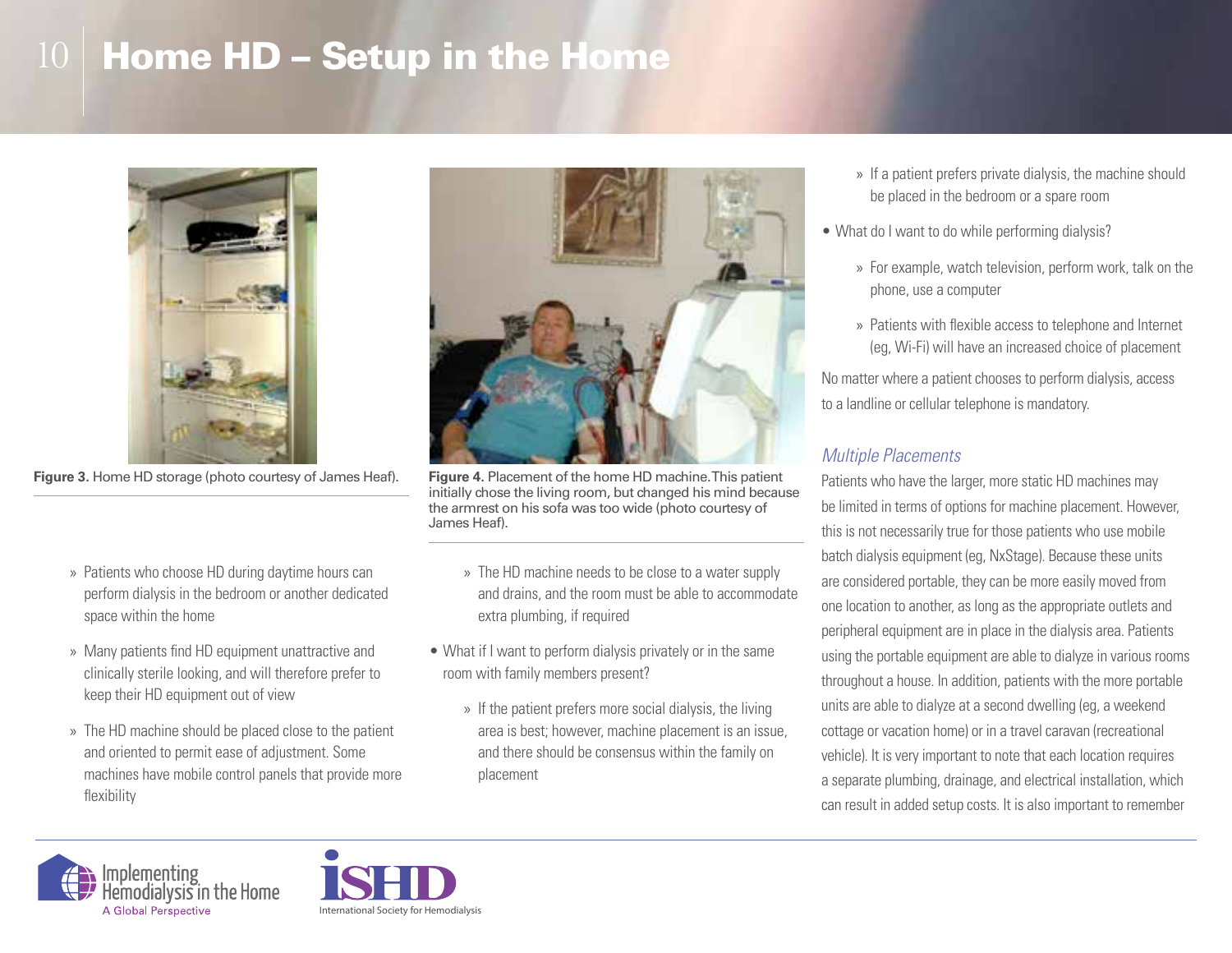that water supplies that are not used frequently may lead to water stasis, which, in turn, could result in potential water contamination. This fact must be taken into consideration when planning for dialysis at weekend cottages or vacation homes. Each manufacturer will have special protocols required for water flushing and water connection if a water treatment system has not been used recently.

#### **Convenience**

#### *Lighting*

In addition to room lighting, a reading light is desirable. A back-lit magnifier can be considered for needle insertion, if appropriate.

#### *Seat/Bed*

For nocturnal HD, there are few requirements for the bed used. If the patient wishes to use the bed for HD during the day, a bed with an independent head adjustment can be considered.

Seating requirements for dialysis are more rigorous. A dedicated dialysis chair should be provided. It should be comfortable, easy to clean (ie, vinyl or leather, rather than fabric), and have arm rests and an adjustable back rest. The patient must be able to assume a supine position quickly and without effort if symptomatic hypotension occurs. If possible, consider letting the patient choose his or her own chair.

#### *Noise*

Dialysis is generally a quiet process; however, excessive noise can be a problem and a major disincentive to home HD. Noise is a particular issue for patients performing nocturnal HD and for their partners who share the bedroom in the dwelling.

The RO unit usually generates most of the noise that does occur. If the noise is bothersome, one easy solution is to install the RO unit in an adjacent and separate room, and run plumbing through the intervening wall. Alternatively, a purpose-built, insulated cover box for the RO system is an option if it must be located in the same room as the patient and machine. HD machinery with squeaky pumps or other moving parts may also be sources of excess noise. It is important to ensure that all moving parts on the machine are as silent as possible.

#### **Hygiene**

A clean environment is necessary to prevent infectious complications associated with home HD. Two problems need to be addressed:

- Home structure and configuration
- Patient and family adherence to standard hygiene procedures

Staff need to be satisfied that both of these elements are satisfactory before home dialysis is allowed.

#### *Patient and Family Requirements*

The following applies primarily to the patient, but family members living in the same dwelling should be advised to follow the same hygienic rules, particularly if they help with the dialysis process.

- The home and the dialysis room should be kept clean and dry. Vacuum cleaning and cleaning of all surfaces should be performed regularly. Textiles and upholstered furniture that remain in the room should be deep-cleaned frequently
- Dirty clothing during dialysis should be avoided by both patient and care partner
- The patient and care partner should always practice good hand hygiene when performing any dialysis-related procedures. The value of both soap and chlorhexidine or alcohol washing should be emphasized
- Small children and pets pose a safety and hygiene risk for dialysis. In general, pets should not be present during dialysis. Until it can be established through supervised visits that a pet will not chew, pull, or bat at the dialysis lines, it is recommend to keep pets out of the dialysis room. Even if a pet proves well behaved enough to be present during treatment, it is best to keep it out of the room during cannulation



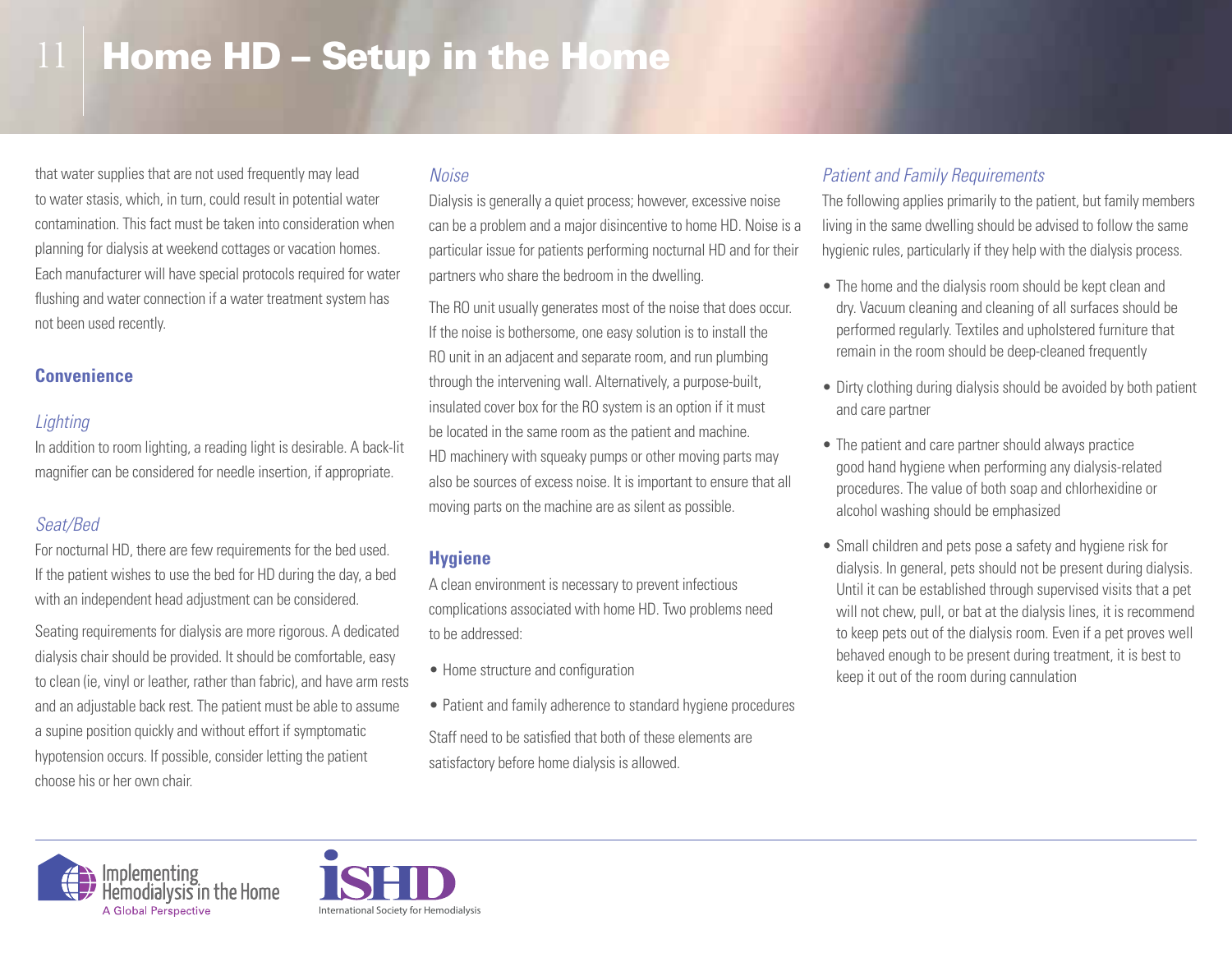#### **Environment**

The environmental impact of a home HD program should be assessed. A particular area of concern is electricity and water consumption.<sup>8</sup> Strong consideration ought to be given to:

- Reject water reuse<sup>9</sup>
- $\bullet$  "Green" energy, such as solar, wind, etc<sup>10</sup>

#### **Responsibility**

Ultimately, the home HD program or provider is held accountable for clinical outcomes within the service; however, the provision and undertaking of home HD involves a division and sometimes sharing of responsibilities between the patient and program. It is vital that patients and their care partners understand the responsibilities that are assigned to them, as opposed to those responsibilities that fall under the purview of the home HD program. There should be no ambiguity, and agreement between the 2 parties should be formally documented through either patient contracts, or embedded in unit policies and procedures. These documents should be written in simple, easyto-understand, nontechnical language so that they are accessible and useful to patients.

Responsibilities should be clear from the time of the initial home feasibility study and site evaluation. Patients and their care partners should understand whether they have a choice of machine and other equipment, and whether they are

responsible for any of the costs or processes involved with building renovations and/or installation. There should be clear understanding and agreement around use and ownership of dialysis machinery, communication and monitoring equipment, and home storage modifications and infrastructure.

In most instances, the program is responsible for home HD equipment costs, although some costs may fall to the patient, depending on the country in question and, occasionally, personal factors. The following factors will affect equipment and financial responsibilities:

- Local, regional, national subsidy schemes
- Public or private insurance arrangements
- Patient preference for a system that is not offered, and whether the patient has the means to pay for or contribute to home care

Communication and monitoring equipment can include home landline or cellular telephone and information technology systems and hardware (eg, email, fax, modem, Wi-Fi). These may be the responsibility of the patient, home HD program, or both. If this equipment is provided, there should be clear understanding of ownership and agreement on appropriate use. Often, shelving and storage facilities are part of the installation for home HD, and the patient and program should be clear about who "owns" these modifications, who is responsible for their maintenance and repair, how maintenance and repairs should be handled, and

who is responsible for removing and/or restoring these home modifications to predialysis status should the patient move or no longer require home HD.

There are numerous responsibilities related to HD machine support and troubleshooting, and maintenance of the supply chain. Patient contracts or unit policies and procedures should clearly define which responsibilities accrue to the patient, the home HD program, and the manufacturer. In general, the costs of HD machine support and troubleshooting will not be borne by the patient; however, the patient and his or her care partner have responsibility for the timely communication of equipment issues, general care and cleaning of the machine's external surfaces, and performance of some routine maintenance procedures. It is vital to establish what is expected from whom, how, and when.

- Who is responsible for communication of equipment issues, and to whom?
- What is the contractual responsibility of the manufacturer with the program/provider?
	- » Equipment updates
	- » Timely advice regarding equipment issues
- Who is responsible for maintenance of supply chain for consumables and stock control in the home?



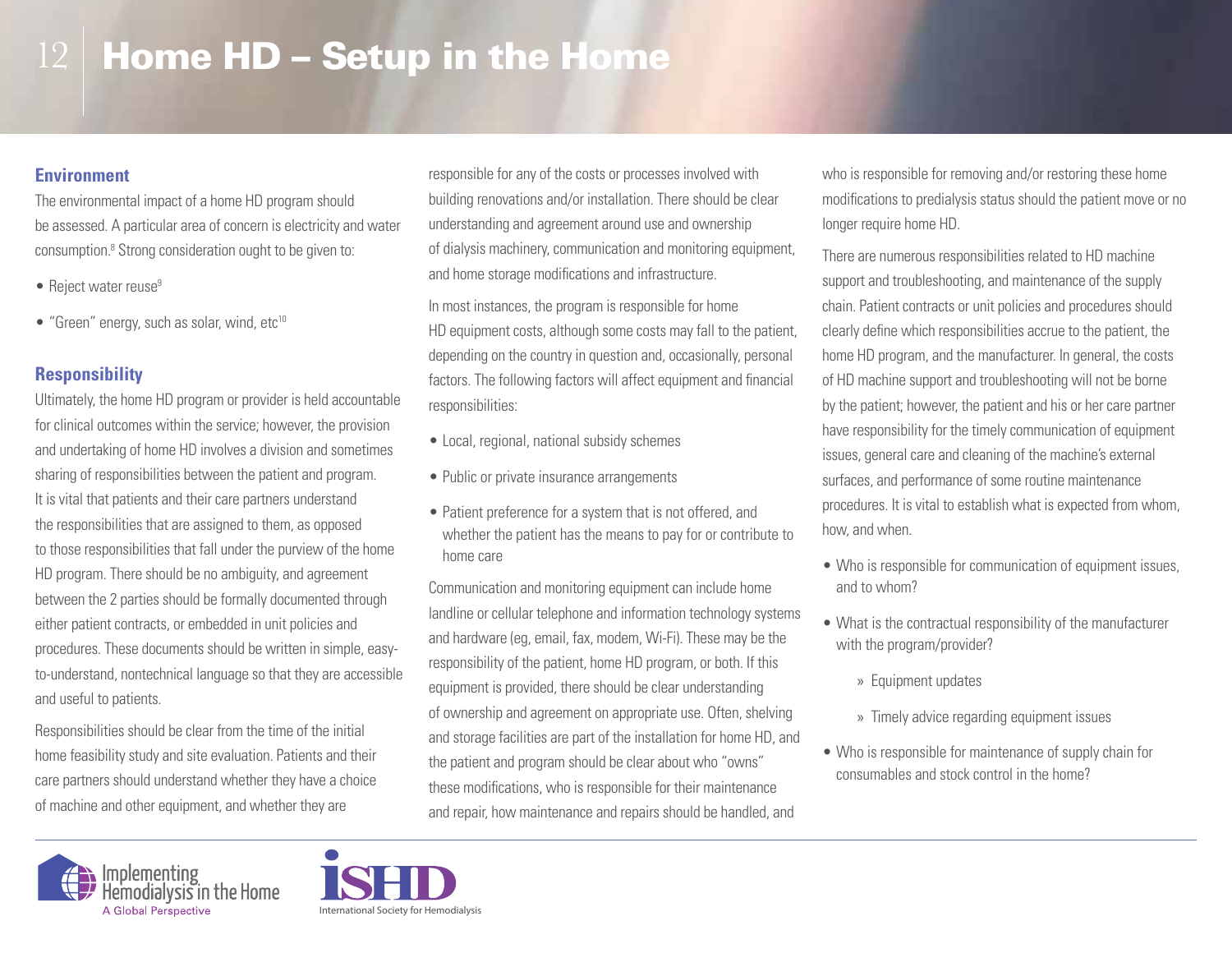### **Water**

Water can contain many different natural and artificial contaminants that can be harmful to humans. The intake of water for a healthy individual is estimated at approximately 2 L per day (14 L/week). An HD patient is exposed to around 360 to 580 L of water per week (depending on dialysate flow rates, dialysis duration, and dialysis frequency), and this water is separated from blood only by a thin, semipermeable membrane. Ensuring that water used in the HD process is of excellent quality is important to reduce the risk of patient exposure to harmful contaminants.

Home HD patients will often be exposed to more water than those patients undergoing conventional dialysis, because they typically dialyze longer and more frequently. As a result, home HD patients depend even more on having excellent water quality. The importance of water quality in HD, regardless of modality, therefore, requires a number of essential water-treatment processes to ensure patient protection by the removal of all contaminants. Because water is an integral part of the HD process and requires frequent review, maintenance, and surveillance, a number of guidelines have been developed to ensure that the water used in the HD process meets best practice standards. ISO guidelines for hemodialysis water quality and treatment can be purchased **here**. Relevant guidelines include the following:

- ISO 11663:2014, "Quality of dialysis fluid for haemodialysis and related therapies". Available **here.**
- ISO 13958:2014, "Concentrates for haemodialysis and related therapies". Available **here.**
- ISO 13959:2014, "Water for haemodialysis and related therapies". Available **here.**
- ISO 23500:2014, "Guidance for the preparation and quality management of fluids for haemodialysis and related therapies". Available **here.**
- ISO 26722:2014, "Water treatment equipment for haemodialysis applications and related therapies". Available **here.**

#### **Feed Water**

Apart from municipal water, feed water can be sourced from a variety of different places, such as rivers, streams, dams, bores, and wells. Some systems like the NxStage (see the section on "Low-flow Systems") have the option of using batch dialysate provided by the manufacturer. In this case, the responsibility for water quality lies with the manufacturer. In all other cases, batch or single-pass dialysate preparation requires water that is subjected to properly designed and maintained water treatment systems, such that it meets appropriate chemical and microbiological standards for purity (Figure 5).

Feed water should meet ISO 13959:2014 ("Water for haemodialysis and related therapies") for maximum allowable levels for certain elements that may be toxic in hemodialysis and those that are normally included in dialysate.11 *A full chemical analysis should be performed on any water that is being considered for use in HD.* This analysis should then be compared with ISO 13959:2014 to ensure safety.

#### **Water Purification Processes**

A cascade of processes is required in HD to ensure that water is at a level of purity that is acceptable for use. While not all processes are necessary in all cases, water of lower purity may require additional purification for use in HD (Figure 6). The following equipment and filters may be required to ensure higher water purity:

#### *Water Softeners*

- Common purification devices that are used in locations where the local water supply has a high mineral content ("hard water")
- They are a form of deionizer that exchanges calcium and magnesium ions for sodium ions
- Although calcium and magnesium ions are effectively removed by RO, use of a water softener along with the RO unit will protect the RO membranes from calcification by calcium and magnesium salts, thereby reducing system maintenance costs



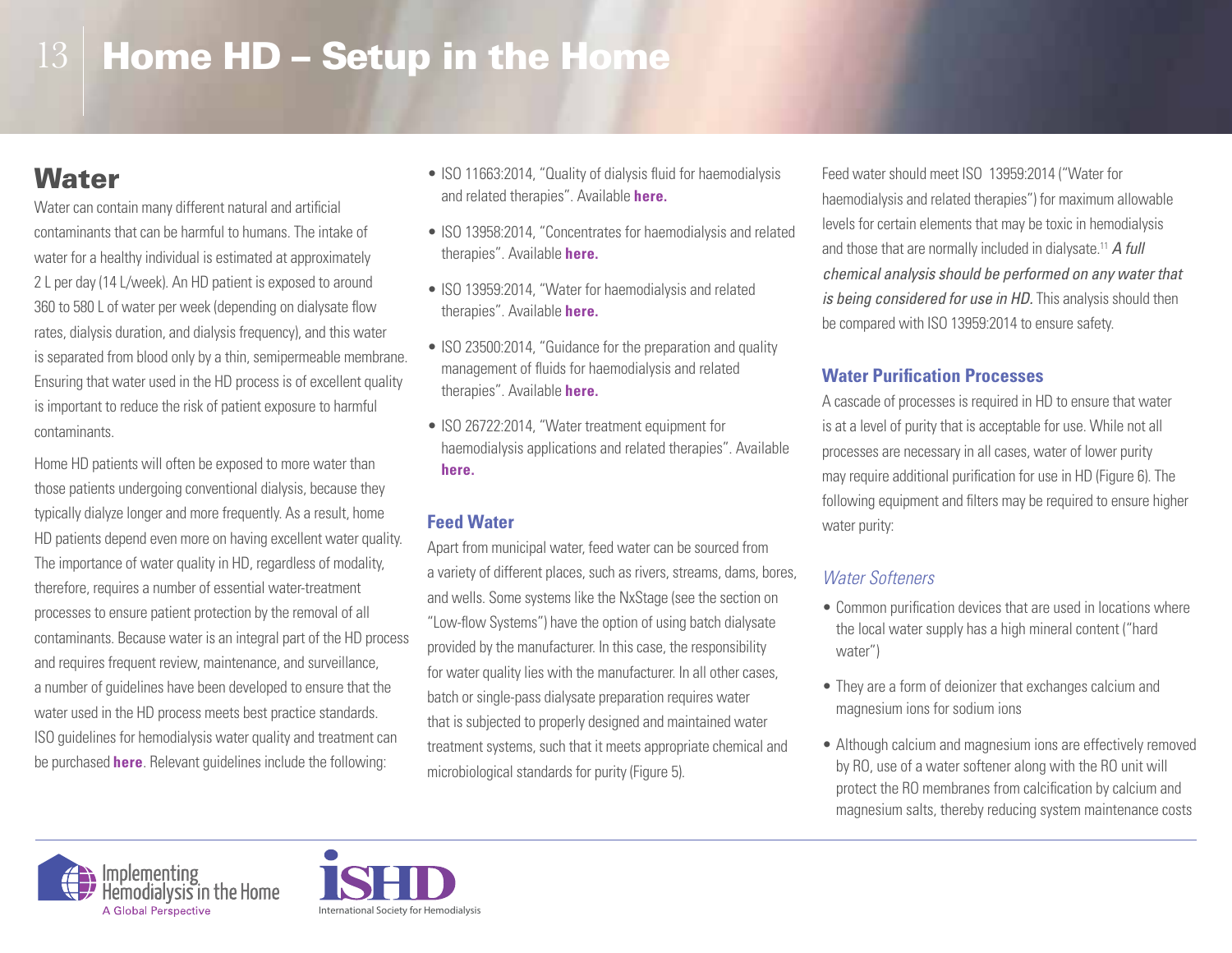- Water softener tanks have a finite capacity and must be regenerated. Monitoring RO conductivity will indicate when softener tanks should be regenerated
- Water softeners used for HD processes must include a lock-out system to prevent brine from entering the softener's product water stream
- Some jurisdictions do not permit water softeners because of the discharge of salt during regeneration

#### *Activated Carbon*

- Activated carbon is the standard method used to remove monochloramine (commonly referred to as chloramine) from water
- Chloramine is toxic. All water treatment systems should include carbon beds, unless it is clear that the water supply is disinfected by a means other than chlorination, such as ozone
- Carbon also provides nonspecific removal of organic contaminants from water
- Carbon beds cannot be regenerated and have a finite capacity for chloramine absorption
- To prevent inadvertent exposure of patients to chloramine as the capacity of the carbon is exhausted, 2 carbon beds are installed in series
- Block carbon filters can offer an alternative to conventional granular activated carbon beds when space is limited







**Figure 5.** Examples of temporary water configurations. Home HD should not be excluded from those who have rental agreements that prevent permanent installation of fittings and equipment (photos courtesy of Anthony Perkins).



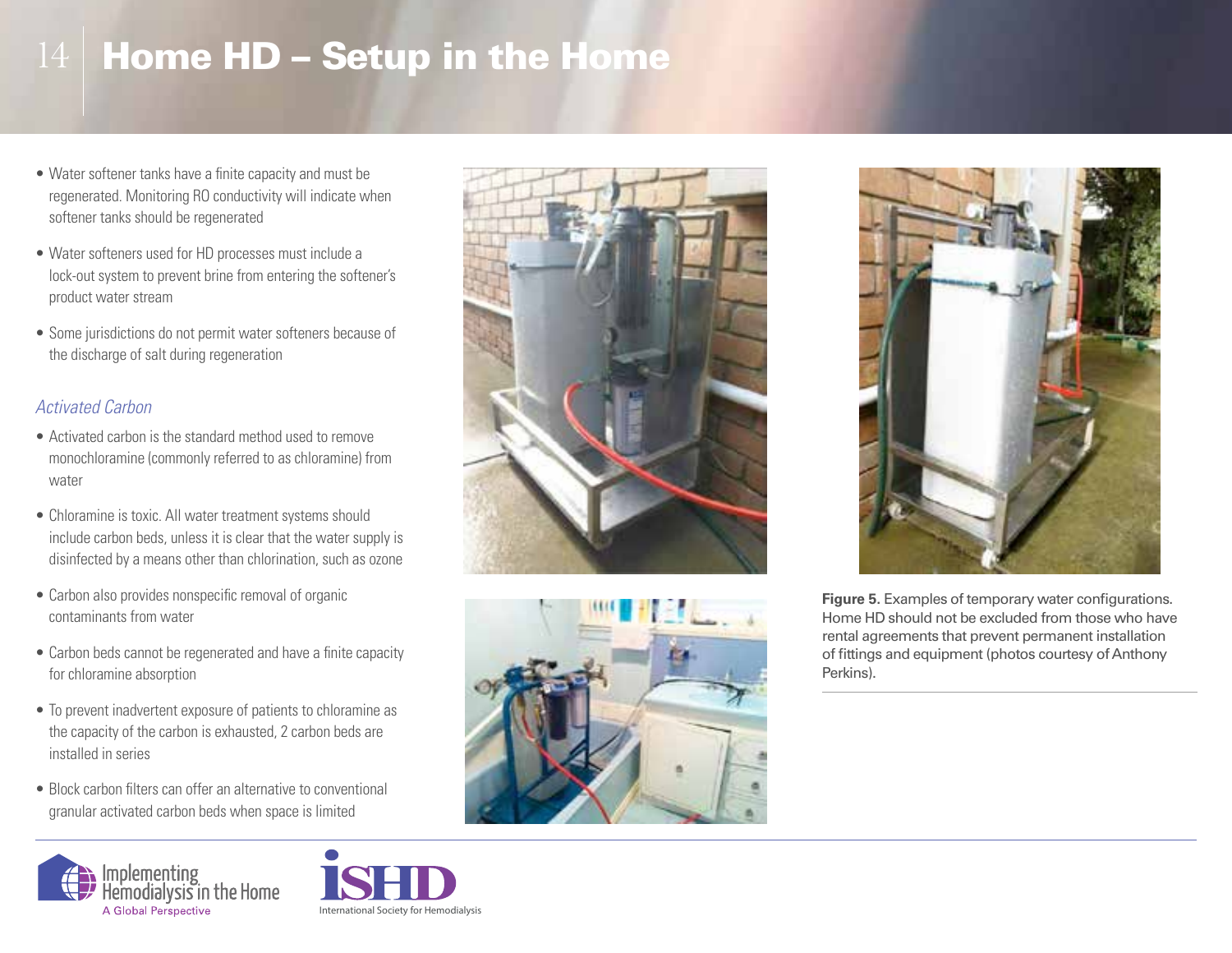

**Figure 6.** Water purification unit (photo courtesy of James Heaf).

#### *Particle Filters*

• Particle filters remove coarse particulate matter from the water, and can also remove finer particles from washed out carbon beds (Figure 7). This also helps protect the RO membrane from clogging and fouling

#### *Ultraviolet Irradiation*

Ultraviolet (UV) irradiation is a common water purification process for facility-based systems, but is less commonly used in current



**Figure 7.** Water filter (photo courtesy of James Heaf).

home-based systems. This method involves a low-pressure mercury vapor lamp enclosed in a quartz sleeve that emits a germicidal 254-nm wavelength and provides a dose of radiant energy of 30 mW • sec/cm<sup>2</sup> to kill bacteria.<sup>11</sup> UV irradiation penetrates bacteria, which alters their DNA such that they are neutralized or unable to replicate. It has also been suggested that UV could be used for dechlorination, as it has been successfully implemented for this purpose in the food and pharmaceutical industry.<sup>12</sup>





- Of note, some bacteria are or can become resistant to UV irradiation, and the presence of biofilm will reduce its effectiveness
- UV irradiation does not destroy endotoxin, and the levels of endotoxin may even increase as a result of the release of bacterial fragments. Therefore, UV irradiation should be followed, at some point, by ultrafiltration
- The UV irradiation device should be sized for the maximum anticipated flow rate according to the manufacturer's instructions
- Regular maintenance of the UV irradiation device includes continuous monitoring of radiant energy output that activates an audible and visual alarm, routine cleaning of the quartz sleeve, and replacing the lamp at least annually or sooner if recommended by the manufacturer

#### *Reverse Osmosis*

- RO is a common, but not mandatory, process used to produce water of quality suitable for HD. RO uses a high transmembrane water pressure gradient to force water across a membrane to create permeate, the product water
- Small and portable RO machines are customary for home installations, where space is at a premium. These machines require a routine maintenance and disinfection program
- Heat disinfection is the best method to prevent the formation of biofilm and keep microorganisms within allowable limits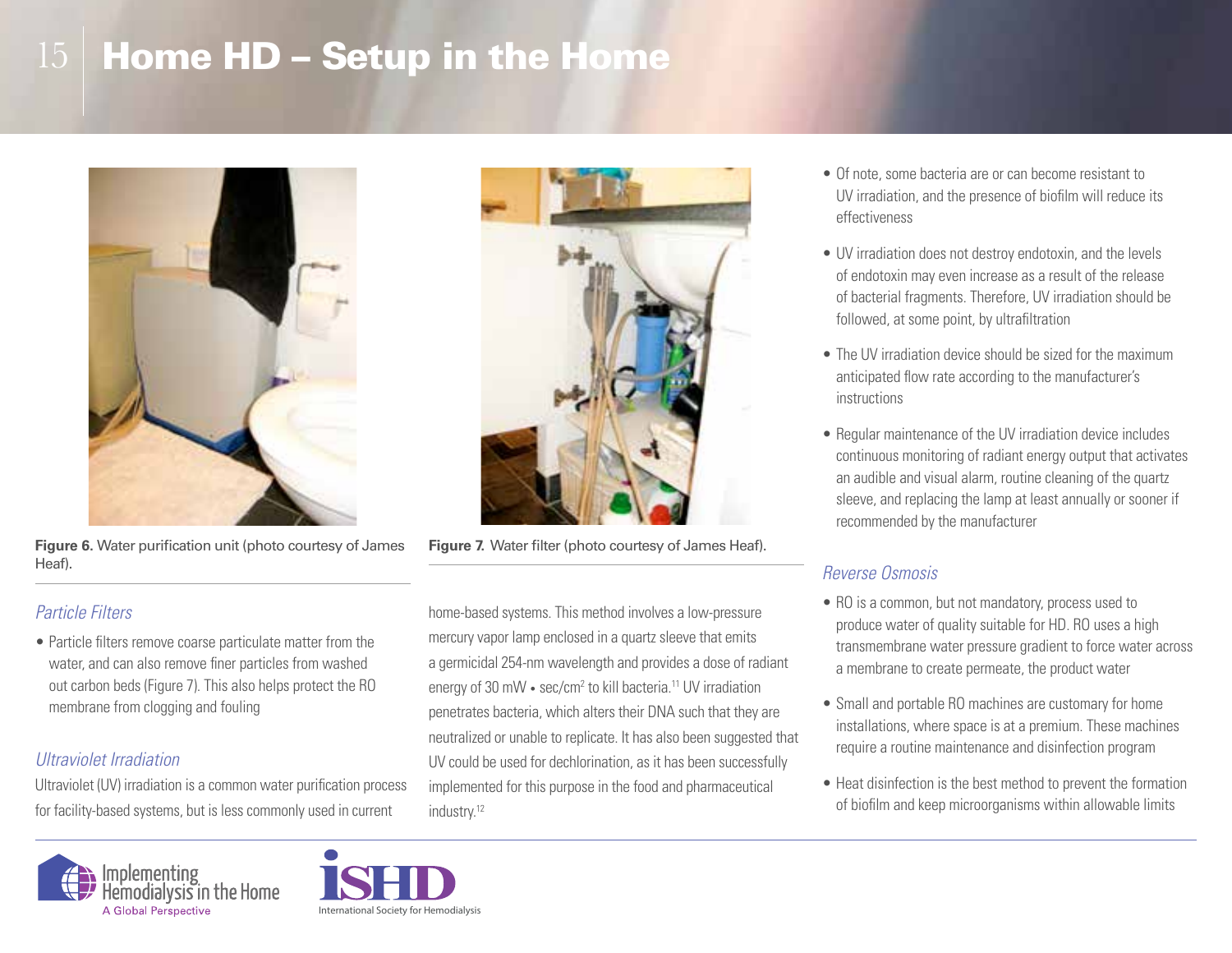#### *Deionizers*

A secondary purification step after RO may be required where RO alone is not sufficient to provide water of the required quality. A deionizer is a device that can be added to aid in the water purification process.

- Deionizers can produce water of very high purity. They are effective in removing ionic contaminants; however, they do not remove microbiological contaminants. In fact, they provide a good environment for bacterial proliferation and often worsen the microbiological quality of water passing through them
- It is necessary to incorporate bacterial control equipment after the application of a deionizer

#### *Ultrafilters in the Dialysate Pathway*

- Work by using adsorption of endotoxin; they have a finite capacity
- These filters are the last line of defense against endotoxin and the potential contamination of the HD machine fluid pathway
- Ultrafilters need regular replacement per manufacturer specifications

#### **Water Quality**

ISO has developed easily adaptable guidelines pertinent to HD water quality. Adherence to these guidelines will help in setting up an appropriate water program for home HD.

#### • Guidelines

- » ISO 13959:2014, "Water for haemodialysis and related therapies"
- » ISO 26722:2014, "Water treatment equipment for haemodialysis applications and related therapies"
- » ISO 23500:2014, "Guidance for the preparation and quality management of fluids for haemodialysis and related therapies"
- Frequency of sampling and testing
	- » Many guidelines recommend monthly testing and sampling of dialysate for microbiological contamination; however, the frequency of testing should be dependent on the quality of feed water. Feed water of poorer quality (eg, from rivers, streams, dams, bores, and wells [public and private]) may need more frequent testing to ensure the best quality of dialysate is produced
	- » Biochemical analysis should also be performed frequently. In most cases, analysis may only need to be performed annually, but in areas where there is poor water quality, or areas where there is a higher usage of chemicals in agriculture, industry, or the environment, more frequent testing will be necessary to ensure a suitable water supply used for dialysis

#### • Bacteria

- » The maximum allowable levels are at 100 cfu/mL<sup>11</sup>
- » Low-nutrient agar (R2A) at room temperature (22ºC [71°F]) is the best medium for culturing bacteria
- Endotoxins
	- » The maximum allowable levels are at 0.25 EU/mL<sup>11</sup>
	- » Endotoxin levels can be tested using the Limulus amebocyte lysate (LAL) test, which can be performed by either the quantitative turbidimetric assay (most sensitive and expensive) or the qualitative gel-clot assay (less sensitive but also less costly). The most common method used in dialysis quality assurance programs is the latter
- Biofilm
	- » Bacteria are extremely difficult to remove from a water distribution system once they have had an opportunity to colonize, especially if they form a mature biofilm on the interior surfaces of the water distribution system. To minimize biofilm formation, all water distribution systems should be disinfected on a regular basis using a schedule designed to limit bacterial proliferation, rather than to eliminate bacteria once proliferation has occurred. Regular heat disinfection of the water distribution system is recommended to prevent the formation of biofilm



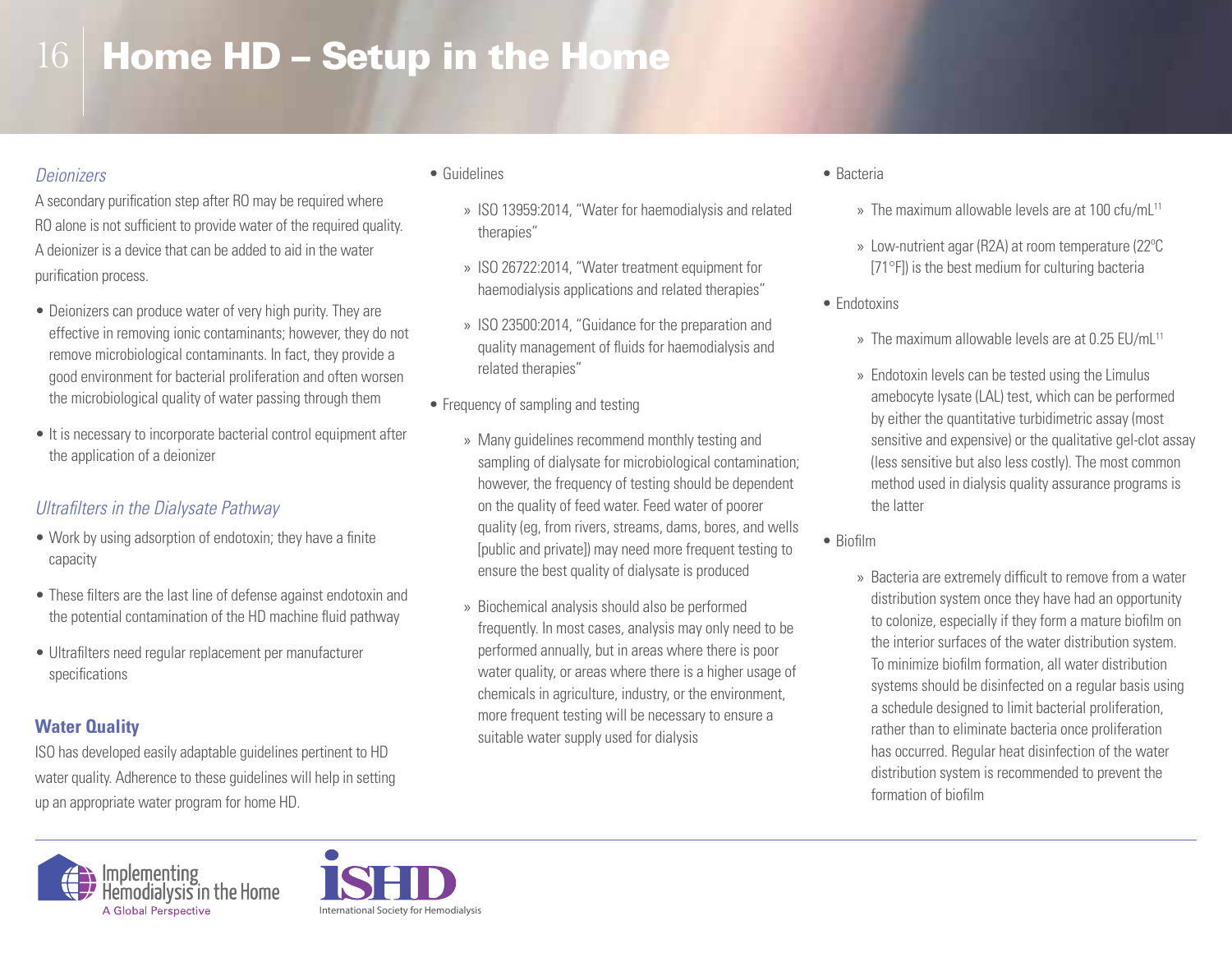- Prevention is better than cure
- Disinfection with hypochlorous acid/hypochlorite or bleach has been shown to be inadequate for disinfection of fluid pathways to remove biofilm<sup>13</sup>
- Frequent heat disinfection
- Maintenance
	- » Regular maintenance and cleaning processes should be scheduled to prevent contamination of the water pathways within the equipment. Heat disinfections can help prevent the formation of biofilm, but hard-to-reach areas within water equipment needs to be manually cleaned. In some cases, harsh chemicals, such as peracetic acid, need to be used
	- » Annual replacement of inflow hoses between the RO unit, HD machine, and dialysate hoses can help prevent the formation of biofilm problem areas
- Relationships
	- » Building relationships with microbiology experts goes a long way in setting up appropriate water quality surveillance programs. Good relationships with municipal water providers should also be established

#### **Pure vs Ultrapure**

Clinical trial and observational evidence suggest that ultrapure water or dialysate may have beneficial clinical outcomes, particularly in relation to inflammation and the reduction of inflammatory markers in patients exposed to high-quality/ ultrapure water.14-22 To achieve ultrapure water, stringent considerations need to be adhered to, including:

- Design of the water distribution system to avoid areas of stagnation
- Attention to the preparation of concentrates
- Frequent disinfection of the treated water distribution system and dialysis machines
- Regular surveillance and microbiological analysis of water

### Machines

#### **Which Machine Is Most Appropriate?**

The choice of machine is commonly the single greatest perpatient capital outlay for home HD. It is also the most problematic to discuss without commercial bias, as this is the chief domain of commercial competition between dialysis equipment providers. Many of the currently available systems have been designed for facility-based dialysis and are over-engineered and unnecessarily complex for home HD. The easier and more intuitive the machine is to operate, the better it will be for a home HD program. However, 1 fact is paramount: *any currently available HD machine is capable of providing home HD. No particular machine is, or should be considered to be, a requisite for good, sustained and effective home hemodialysis.* Thus, the answer to the question "which machine?", the response is "any machine", as long as it meets the patient's specific needs and requirements.

All machines have strengths and weaknesses, whether they are used in facilities or in the home. Key considerations are differences in size, and also differences in the way that dialysate is delivered. Some machines require water treatment systems to generate on-line or batched dialysate, and others come with prepackaged dialysate in bags.

As with the dialysis machines themselves, each of the generative options for creating suitable dialysate has strengths and weaknesses. These include: purity of water, ease of manufacture,



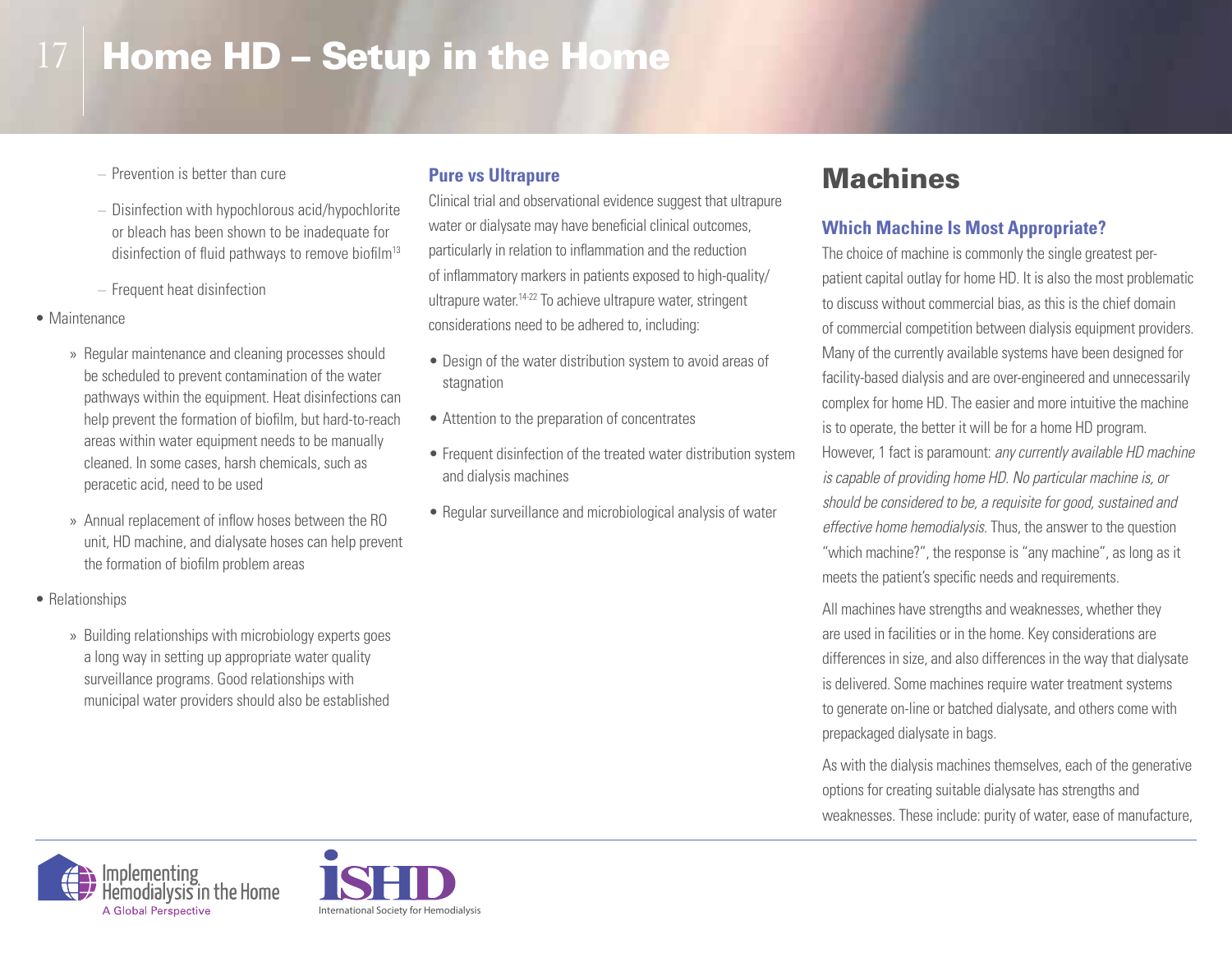availability, handling, and cost. The choice of machine and the fluid delivery pathway will depend on a range of individual factors that will vary between countries, services (and sometimes, within a service), and patients.

#### *Single-pass Systems*

Single-pass systems (SPS) have been the HD standard around the world for over 50 years. SPS are well understood and widely used systems, where dialysate is produced within the machine. This production is performed by proportionally mixing a purified water source with a pair of acid and base concentrates, the buffer component of which is now commonly bicarbonate. The reconstituted dialysate is tested for conductivity, which is a check system to ensure correct proportioning, and then is heated, deaerated, and pressurized. The dialysate is then directed as a single-pass, high-flow, pure or ultrapure fluid to the dialyzer for transmembrane contact with the patient's blood. Common examples of SPS for home HD include, but are not limited to, systems manufactured by Baxter, Braun, Fresenius, Gambro, Jihua, Nikkiso, and Nipro.

SPS machines have a number of advantages:

• Physician and nursing dialysis staff everywhere are familiar with operating characteristics of SPS. This also applies to unit technical staff who are familiar with the strip-down and replacement practices required for machine maintenance

- Although SPS machines are complex, most current systems have on-screen instructions for nurses (and, in the situation of home HD, the patients) to follow
- On-screen instructions are commonly matched by a number of fail-safe warning systems to alert the user to any missteps made during the set up process
- SPS systems allow for multiple variations in dialyzer and dialysis fluid parameters, for example, dialyzer surface area, and the sodium concentration of the dialysate
- A wide range of commercially available dialysis fluid concentrates permits individualization of fluid component electrolytes, in particular, potassium and calcium, allowing customization of the dialysis prescription
- The high dialysis fluid-to-blood-flow ratio of SPS machines allows higher clearance rates, particularly for small molecular solutes

SPS systems also have a number of disadvantages:

• SPS machines are often large and heavy. This limits—indeed, effectively prevents—portability and, in addition, introduces a range of occupational health and safety (OH&S) issues. This is particularly pertinent to home HD, where current SPS machines are of such bulk that OH&S rules usually prevent a single technician alone being sent to maintain (and especially move) the system

- Importantly, the maintenance requirements for SPS machines are extensive. The systems are "wet" systems—this means that a fluid circuit exists within the machine. O-rings wear or leak; electrical circuits are exposed to the risk of moisture; and internal dialysis fluid pathways must be sterilized, de-scaled, and decalcified to properly maintain the system
- As equipment failures and maintenance requirements introduce additional cost, most HD services will be well aware that machine maintenance and servicing comprise a significant component, both in time and money, of the provision of their services

#### *Low-flow Systems*

The only currently available example of a low-flow system (L-FS) is the NxStage system. This system is currently the most frequently used within the United States, although it is not as widely available or used as frequently outside the United States.

An L-FS machine depends on a quite different clearance concept when compared to SPS systems. In some ways it is more akin to peritoneal dialysis (PD), where dwell time allows a greater equilibration between blood and dialysate across a semipermeable membrane. SPS systems use a dialysate flow to blood flow (Qd:Qb) ratio of 2:1, but the low-flow dialysate rate used by L-FS reverses this ratio, so Qd:Qb is between 1:2 and 1:3. As a result, an L-FS operates at a different site on the diffusion curve, allowing far greater transmembrane



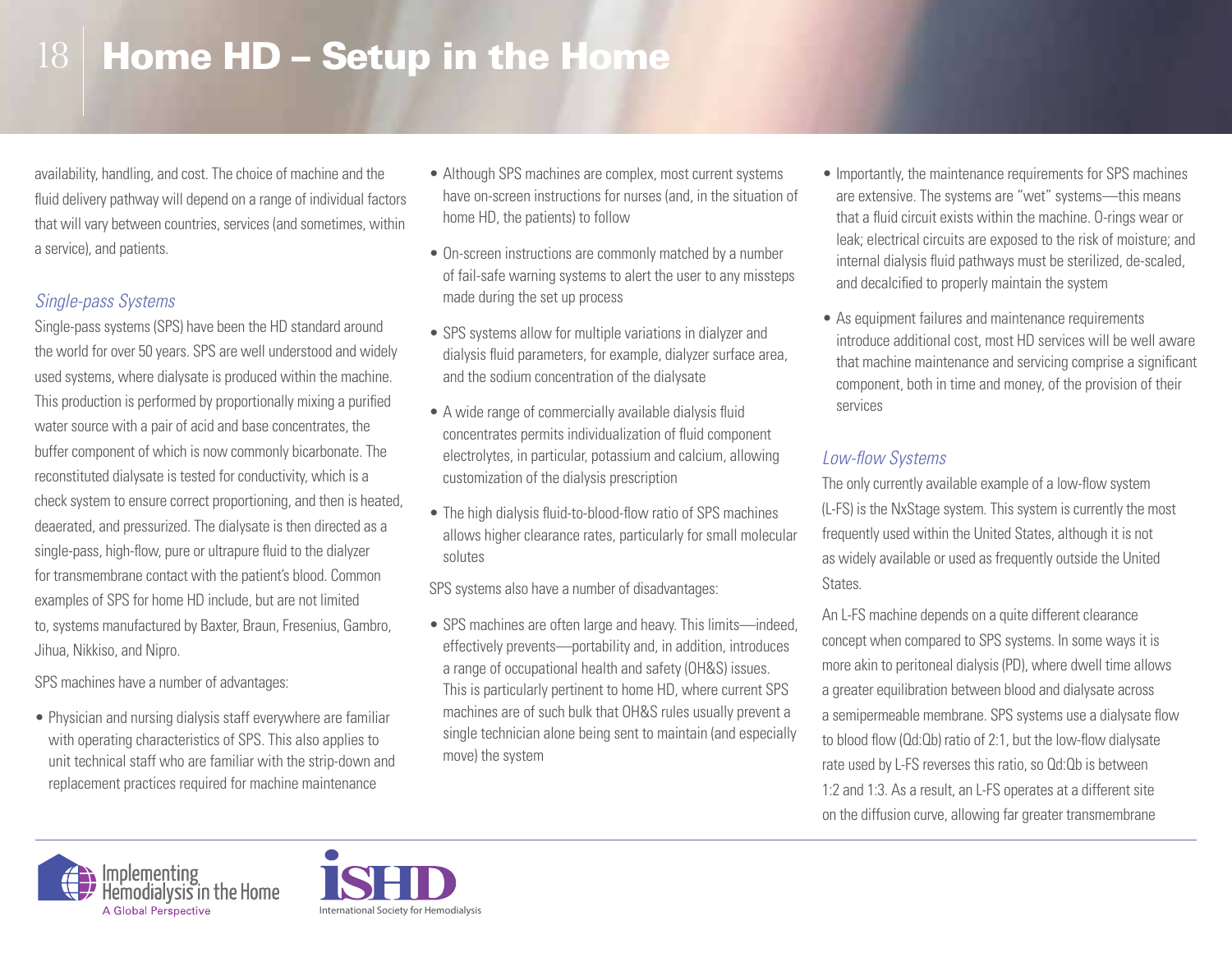dialysis fluid equilibration with blood than occurs in the more rapid pass profile of an SPS. A good peer-reviewed discussion of the principles of L-FS dialysis is given by Kohn et al.<sup>23</sup> Home HD prescriptions using L-FS are discussed in the "Prescriptions for Home Hemodialysis" module. There are 2 current options for the NxStage L-FS:

- 1. Using dialysis fluid that is bagged in a clear 5-L plastic bag (similar to that provided to patients for PD) and which provides a travel-suitable option
- 2. Using an on-line dialysis fluid generator (PureFlow™, NxStage Medical, Inc., Lawrence, MA) that provides 60-L batched dialysis fluid that is manufactured on-line by an additional on-line, ultrapure fluid generator. The PureFlow™ is not intended to be a travel-suitable dialysate source, but is intended for a permanent or semipermanent installation.

The NxStage L-FS system has several advantages. All blood and dialysis fluid, dialysate, and wet flow systems are disposable and attached to the external surfaces of the machine such that the machine has no internal wet contact areas, which makes the machine safe from corrosion and its electronic circuitry is protected. The machine weighs 32 kg (71 lb) and is therefore potentially portable. This weight lies within single technician and O&HS handling parameters, which makes servicing simpler and relatively inexpensive. Finally, it uses a preformed plastic cartridge that incorporates all lines, the dialyzer, and fluid pathway ports. The patient need only

insert the cartridge into the machine, after which all pathways are opened and engaged automatically.

The NxStage machine also has disadvantages. At 32 kg, the machine still demands significant organization and commitment from patients in terms of planning travel logistics. In addition, patients must travel with or ensure that adequate quantities of dialysate will be available throughout their trip. In addition, only 1 dialyzer option is available in the preformed cartridge, which limits individualization of prescription. Finally, the maximum volume of dialysate that can be used during a single treatment is 60 L. This may be inadequate for some patients with high generation of uremic toxins, without substantial increases in treatment frequency to essentially daily dialysis.

#### *Other Systems*

Among many, 4 other home HD systems are in advanced stages of development; however, they are not yet commercially available. These include the Fresenius Portable Artificial Kidney (PAK) (United States), the Baxter Vivia system (United States), the Quanta SC+ System (United Kingdom), and the Physidia home HD/HDF system (France).

- The Fresenius PAK is a sorbent-based system for reprocessing and regenerating dialysis fluid online and during dialysis
	- » Sorbent systems, once commercially competitive in the 1970s and 1980s as the REDY dialysis system, fell from popularity in the 1990s
- » Many newer dialysis systems in development seeking portability and/or wearability will depend on sorbent dialysis principles
- » More information on sorbent principles is given by Agar<sup>24</sup>
- The Baxter Vivia machine is an SPS with integrated water treatment that allows multiple uses of its dialyzer and blood sets
- The Quanta SC+ is a small SPS machine that is RO-dependent, but designed to be portable
- The Physidia system will have the capacity to provide either HD or hemodiafiltration (HDF) treatment options, which is in line with the growing European preference for HDF
	- » As HDF is a process that combines diffusive and convective principles and necessitates the reinfusion of 20 to 30 L of water back into the patient, the water that is produced on-line must be ultrapure
	- » While the requirement for ultrapure water has placed potential practical and financial limitations on HDF in the home, HDF has been used successfully for home dialysis in the United Kingdom, Australia, New Zealand, and in Europe



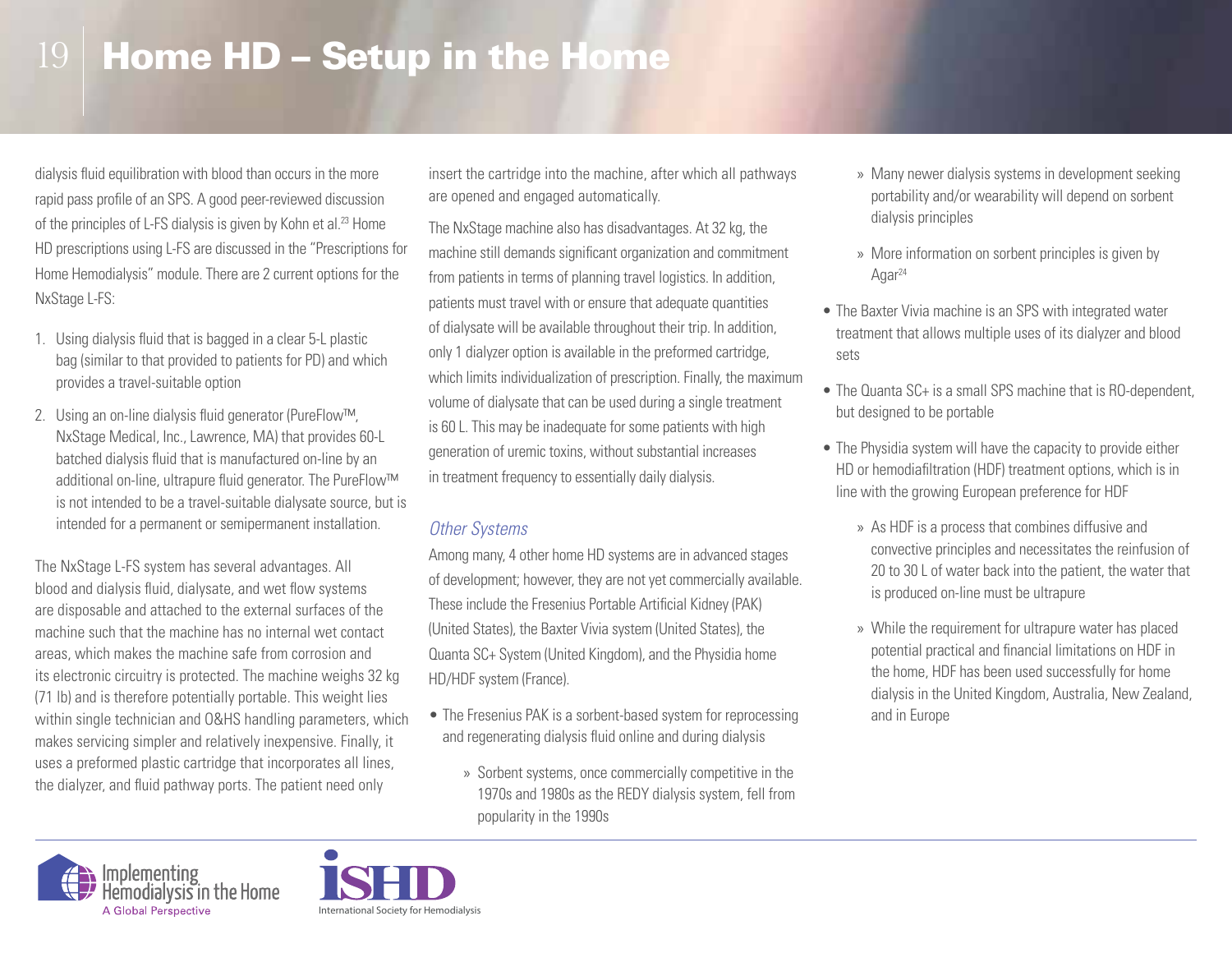#### **The Concept of Portability**

The NxStage system is a portable system and, indeed, many patients travel with it; however, traveling with any current dialysis system available is not easy, nor is it for the uncommitted. The machine remains heavy and cumbersome for travel, and requires 25 to 30 L of bagged dialysate per treatment. While bagged dialysis fluid can be delivered to most regions and sites, multisite delivery for during travel is difficult and costly. Newer dialysis systems based on recirculating sorbent regeneration of dialysis fluid (currently in development) will potentially reduce the total water requirements for dialysis fluid generation to ≥ 6 L of tap water, and may make genuinely portable HD machines a reality in the future.

In some places, "portable" HD is available in the form of fitted mobile vans for hire. In particular, for more than 30 years, New Zealand has offered vacation vans for subsidized public hire that are fitted with dialysis machines and RO systems, which are supported by various New Zealand dialysis services (see **this website**). However, because the machines that have been fitted and built into the vans may not be familiar to all patients—a patient trained on 1 system may be unable to manage a different, unfamiliar machine or RO system—care must be taken when arranging a van for hire to ensure that the equipment fitted in the van is suitable for the patient-vacationer. Patient-vacationers

will also need to ensure that a stable power supply will always be available at their selected destination. Effluent drainage is, by and large, tank-captured for later disposal at a suitable drainage site.

#### **What Machine Features Are the Most Important for Successful Home Dialysis?**

The choice of machine should be tailored to meet the individual requirements of the patient and his or her home circumstances, and the capacity of the home HD program to provide support and maintenance.

A key issue determining choice is that of space. Ideally, the home HD machine should take up as little space as possible (Figure 8). In general, large machines do not provide sufficient technological superiority to justify their use, but price will ultimately be a deciding factor. Most HD machines have NOT been designed for home installation. In many bedrooms, such as in Europe and Asia, bed-to-wall space is narrow and limits the installation of large-based systems. In this regard, the current best options are those machines with narrower width/depth footprints.

Purchasers should be aware of 2 methods of assessing size:

• Gross size = maximum breadth  $\times$  maximum length  $\times$  maximum height. Determining size requirements is probably the most important factor, because many patients place their machines in a cupboard or closet when not in use



**Figure 8.** Practical and accessible home HD room (photo courtesy of John Agar).



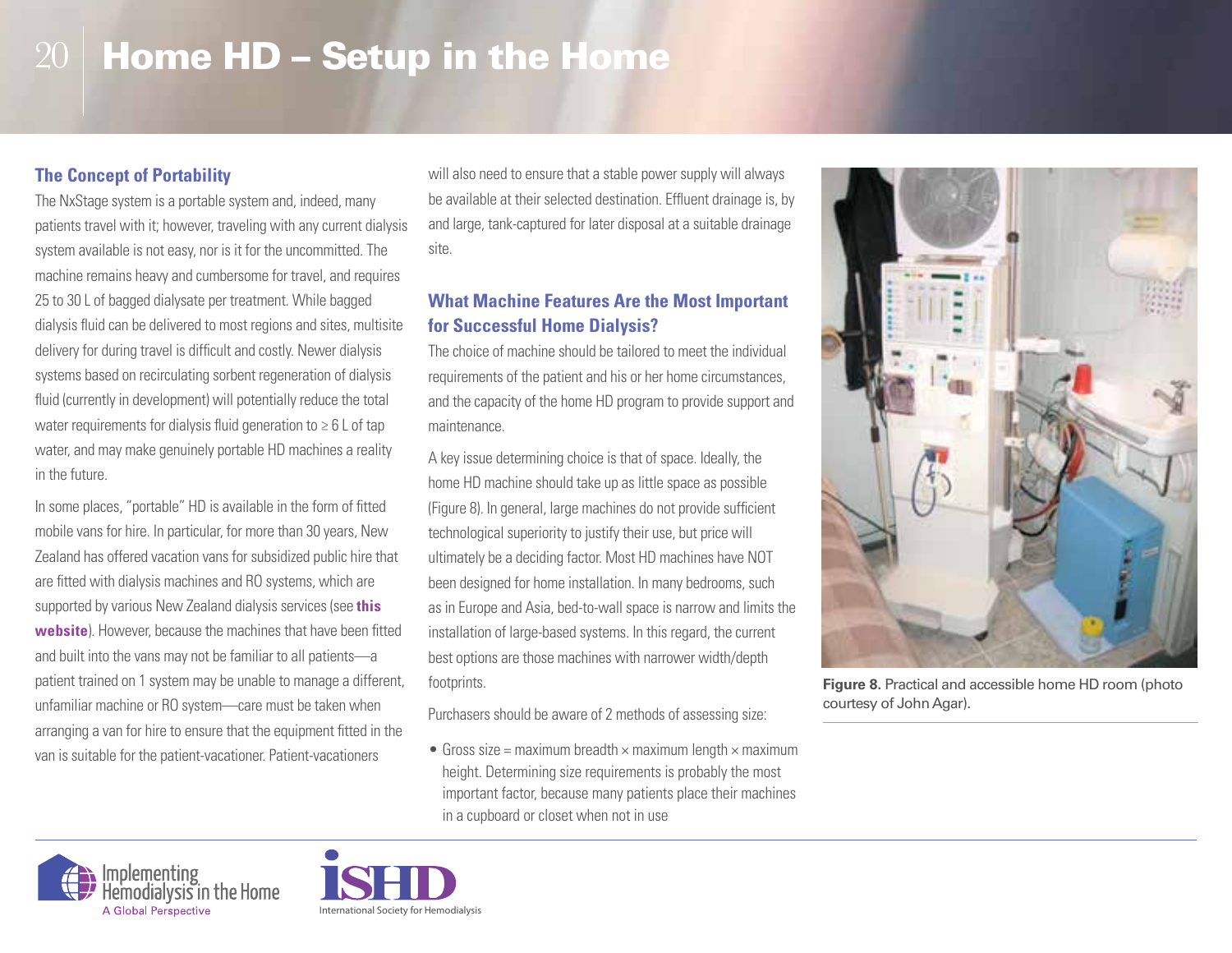• Net size, or how many cubic centimeters the machine will fill. Smaller units will have an aesthetic advantage. Often, the problem for home dialysis machines is not the size requirements, but the necessity of having a broad base on the machine to prevent accidents

A second key issue determining machine choice is that of ergonomics. The features of the machine should be chosen such that the system is well suited to the intended dialysis site. Ultimately, the most significant challenge in home dialysis is one that must be directed toward the manufacturers, namely, to create a dialysis system that meets the needs of potential home HD patients. The ideal home HD machine should be:

- Compact enough to meet space requirements
- Reliable
- Quiet
- Accessible
- Easy to learn and use
- Simple for patients with limited dexterity to use
- Simple and quick to set up and take down
- Easy to clean
- Able to be hidden when not in use
- Affordable



Currently, no available machine fits all these criteria, so the choice of machine should be such that it meets as many as possible.

#### **Environmental Considerations**

Environmental issues are important to consider in any home HD program for several reasons:

- Utility costs are generally borne by the dialysis service in facility-based care, but are transferred to the patient in most home HD models
	- » While some countries offer variable water and power subsidies to patients, this is not applicable to all. As an example, the subsidies offered by the Australian government are available at the **Kidney Health Australia website**.
	- » As a result, water and power usage can be a paramount financial consideration for many patients who wish to pursue home HD where subsidies either do not exist or fall short of the amount required to cover water and power costs
	- » Waste disposal—both at practical levels of volume and type and, potentially, from a cost perspective as well may also present significant environmental and cost problems for the patient
- » Governments are placing an increasing emphasis on carbon generation and carbon footprints—a growing concern for health systems worldwide—and the carbon footprint of dialysis is particularly large. The carbon footprints of several dialysis systems in relation to the duration and frequency of prescriptions and associated wastes have been calculated by Connor et al.<sup>25</sup>
- » Machine systems and prescriptions can generate a 4-fold increase in the carbon footprint, which becomes a potential area of concern for patients wishing to undergo home HD. Carbon issues are fast becoming government policy platforms that affect subsidies, and this in turn can impact directly on the program costs for patients

With these issues in mind, machines that are water and/or power efficient, and systems that minimize waste generation, can be important considerations for the home HD patient and his or her support network.

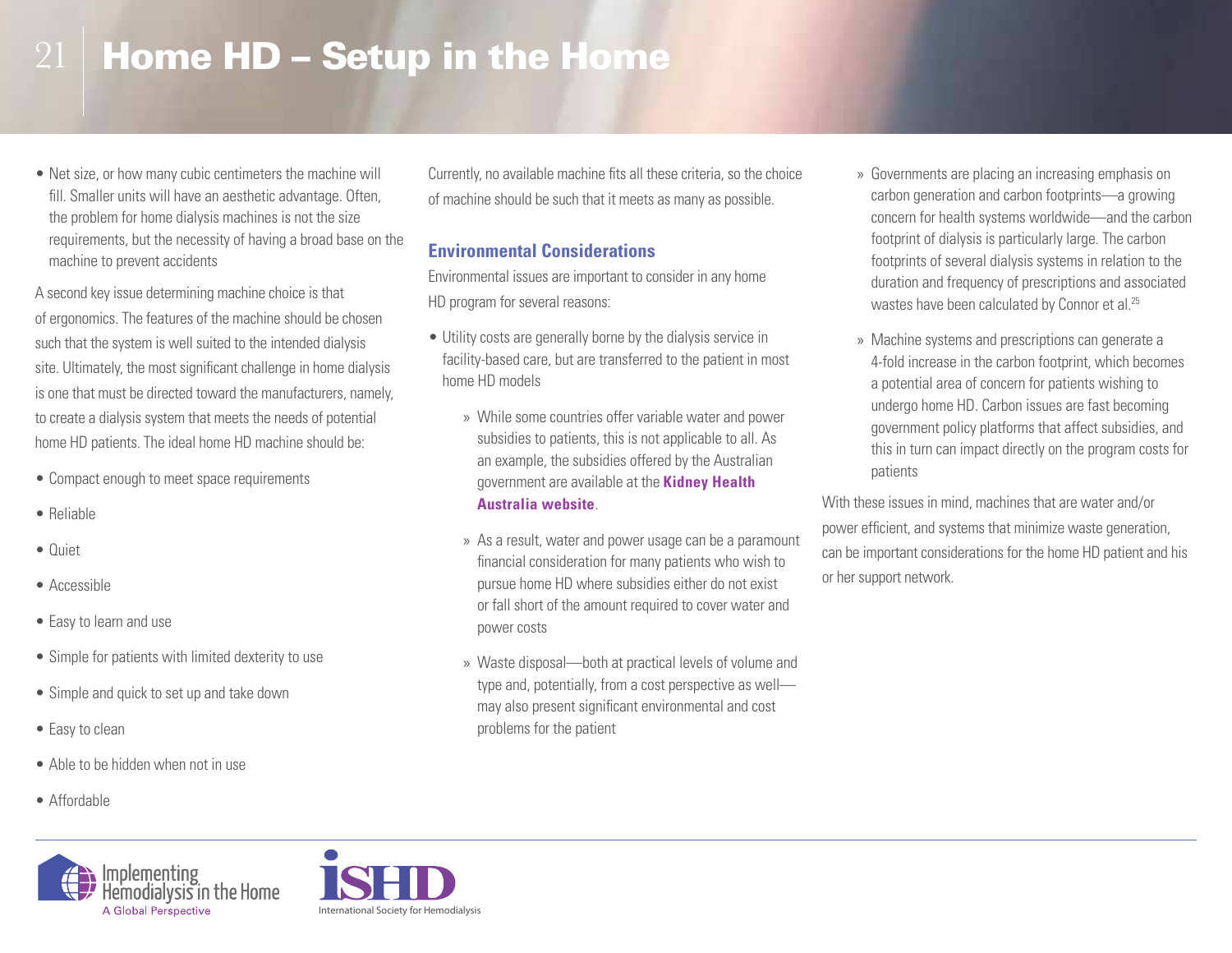### **References**

- **1.** Agar JW. Personal viewpoint: hemodialysiswater, power, and waste disposal: rethinking our environmental responsibilities. Hemodial Int. 2012;16:6- 10.
- **2.** International Organization for Standardization. ISO 23500:2014. Guidance for the preparation and quality management of fluids for haemodialysis and related therapies. 2014. Available at: http://www.iso.org/iso/ catalogue\_detail.htm?csnumber=61863. Accessed January 22, 2015.
- **3.** Marshall MR, van der Schrieck N, Lilley D, et al. Independent community house hemodialysis as a novel dialysis setting: an observational cohort study. Am J Kidney Dis. 2013;61:598-607.
- **4.** Marley JV, Dent HK, Wearne M, et al. Haemodialysis outcomes of Aboriginal and Torres Strait Islander patients of remote Kimberley region origin. Med J Aust. 2010;193:516-520.
- **5.** Villarba A, Warr K. Home haemodialysis in remote Australia. Nephrology (Carlton). 2004;9(Suppl 4):S13-S137.
- **6.** Kneipp E, Murray R, Warr K, Fitzclarence C, Wearne M, Maguire G. Bring me home: renal dialysis in the Kimberley. Nephrology (Carlton). 2004;9(Suppl 4):S121-S125.
- **7.** Marshall MR, Pauly RP, Peirratos A. Delivering home hemodialysis: is there still a role for real-time treatment monitoring? Semin Dial. 2014;28:176-179.
- **8.** Agar JW, Simmonds RE, Knight R, Somerville CA. Using water wisely: New, affordable, and essential water conservation practices for facility and home hemodialysis. Hemodial Int. 2009;13:32-37.
- **9.** Perkins A, Simmonds RE, Boddington J, Hungerford R, Agar JW. Green nephrology in Australia: recirculating reject water. J Ren Nurs. 2010;2:281-283.
- **10.** Agar JW, Perkins A, Tjipto A. Solar-assisted hemodialysis. Clin J Am Soc Nephrol. 2012;7:310-314.
- **11.** International Organization for Standardization. ISO 13959:2014. Water for haemodialysis and related therapies. 2014. Available at: http://www.iso.org/iso/ home/store/catalogue\_ics/catalogue\_detail\_ics. htm?csnumber=61862. Accessed April 18, 2014.
- **12.** James R. Dechlorination by ultraviolet radiation: a suitable alternative to activated carbon in dialysis water systems? J Ren Care. 2009;35:205-210.
- **13.** Suman E, Varghese B, Joseph N, Nisha K, Kotian MS. The bacterial biofilms in dialysis water systems and the effect of the sub inhibitory concentrations of chlorine on them. J Clin Diagn Res. 2013;7:849-852.
- **14.** Susantitaphong P, Riella C, Jaber BL. Effect of ultrapure dialysate on markers of inflammation, oxidative stress, nutrition and anemia parameters: a meta-analysis. Nephrol Dial Transplant. 2013;28:438-446.
- **15.** Schiffl H, Lang SM, Stratakis D, Fischer R. Effects of ultrapure dialysis fluid on nutritional status and inflammatory parameters. Nephrol Dial Transplant. 2001;16:1863-1869.
- **16.** Schiffl H, Lang SM. Effects of dialysis purity on uremic dyslipidemia. Ther Apher Dial. 2009;14:5-11.
- **17.** Sitter T, Bergner A, Schiffl H. Dialysate related cytokine induction and response to recombinant human erythropoietin in haemodialysis patients. Nephrol Dial Transplant. 2000;15:1207-1211.
- **18.** Hsu PY, Lin CL, Yu CC, et al. Ultrapure dialysate improves iron utilization and erythropoietin response in chronic hemodialysis patients - a prospective crossover study. J Nephrol. 2004;17:693-700.
- **19.** Honda H, Suzuki H, Hosaka N, et al. Ultrapure dialysate influences serum myeloperoxidase levels and lipid metabolism. Blood Purif. 2009;28:29-39.
- **20.** Rahmati MA, Homel P, Hoenich NA, Levin R, Kaysen GA, Levin NW. The role of improved water quality on inflammatory markers in patients undergoing regular dialysis. Int J Artif Organs. 2004;27:723-727.